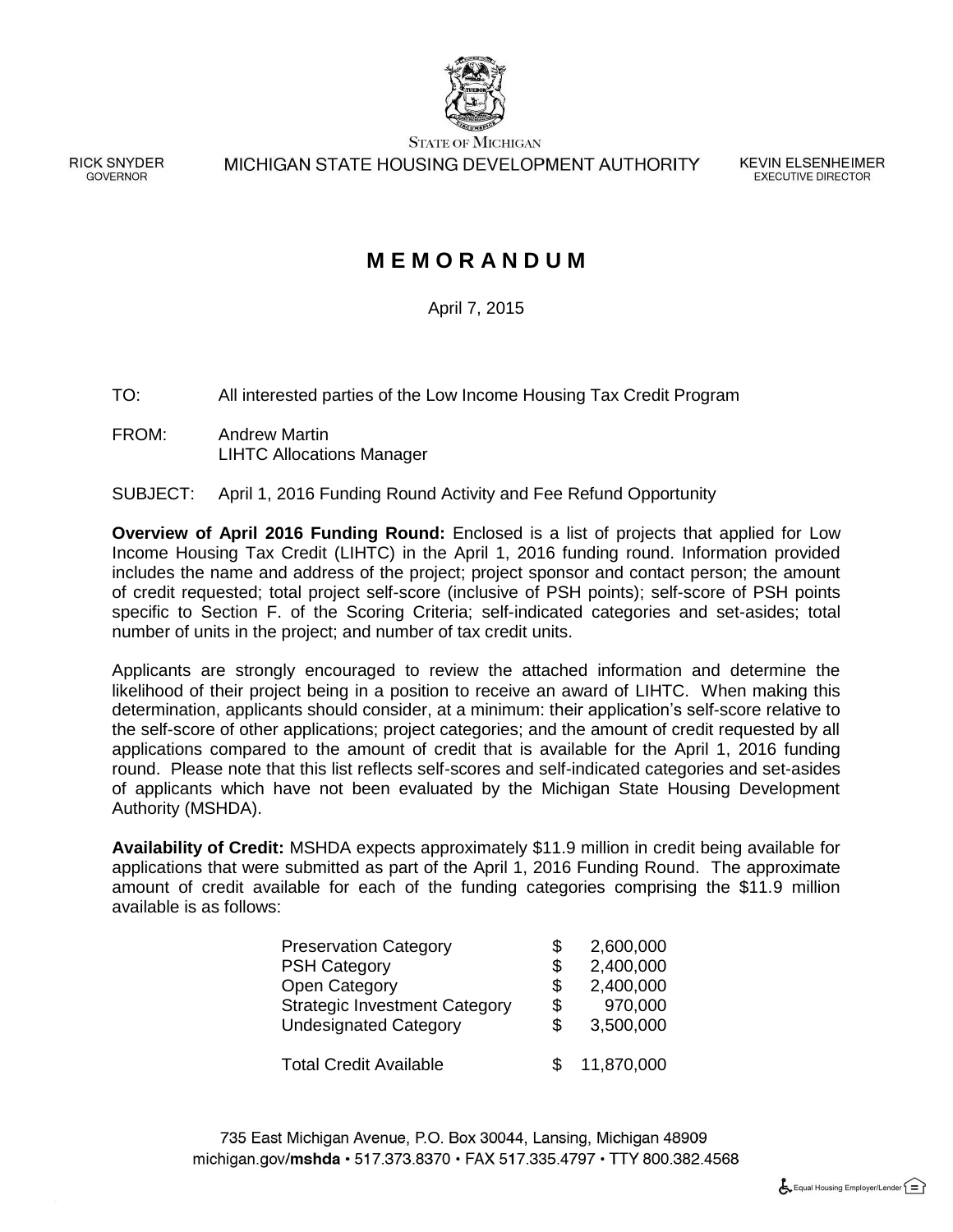As outlined in Section V.B.5 of the Qualified Allocation Plan, points awarded under Section F. of the Scoring Criteria to projects submitted in the PSH Category will not be taken into consideration when determining which projects will be awarded credit from the Undesignated Category. Consideration should be given to this provision of the QAP when determining whether or not to withdraw an application. All applicants are encouraged to review the 2015-2016 QAP for a description of the allocation process to be followed in awarding the credit from the April round.

**Opportunity to Withdraw April 1, 2016 Funding Round Application Without Penalty:** If, upon reviewing the attached, an applicant determines there is not a strong probability of their project receiving an award of credit, applicants may request to have their application withdrawn from the funding round and returned to them. Applicants who make this request by 5:00 pm on **April 13, 2016** may also receive a refund of the LIHTC application fee that was submitted with their application. After this date, all remaining applications will be processed, unless otherwise withdrawn by the applicant, and fees will not be returned. Additionally, applicants should note that, if MSHDA in its sole discretion determines that, beyond a certain point, further review of projects scoring too low to be in a position to receive an award of credit would not result in the best use of staff resources, MSHDA may stop the review process before moving on to these low scoring projects.

MSHDA is making this opportunity available to applicants not only in an effort to expedite the funding round process, but also in an effort to relieve some of the financial burden applicants encounter in the application process. Therefore, MSHDA is taking this opportunity to allow applicants to avoid incurring unnecessary fees on applications that are unlikely to receive an award of credit. Applicants are strongly encouraged to take advantage of this opportunity, as it is in the best interest of the parties involved, and the state of Michigan, to be able to expedite any funding processes where possible in an effort to put available funding to work in a timely manner.

Applicants choosing to take advantage of the opportunity discussed above should notify MSHDA of their intent to withdraw their application and receive a refund of the appropriate fees by emailing a copy of the attached Request for Withdrawal of Application form to Carol Thompson at [thompsonc7@michigan.gov.](mailto:thompsonc7@michigan.gov) Applicants will also be required to submit the original copy of this form at the time they come to pick up their application and fee refund. In addition, if you have any questions regarding the above or about any of the projects listed, please contact LIHTC staff at (517) 373-6007.

#### **Enclosure**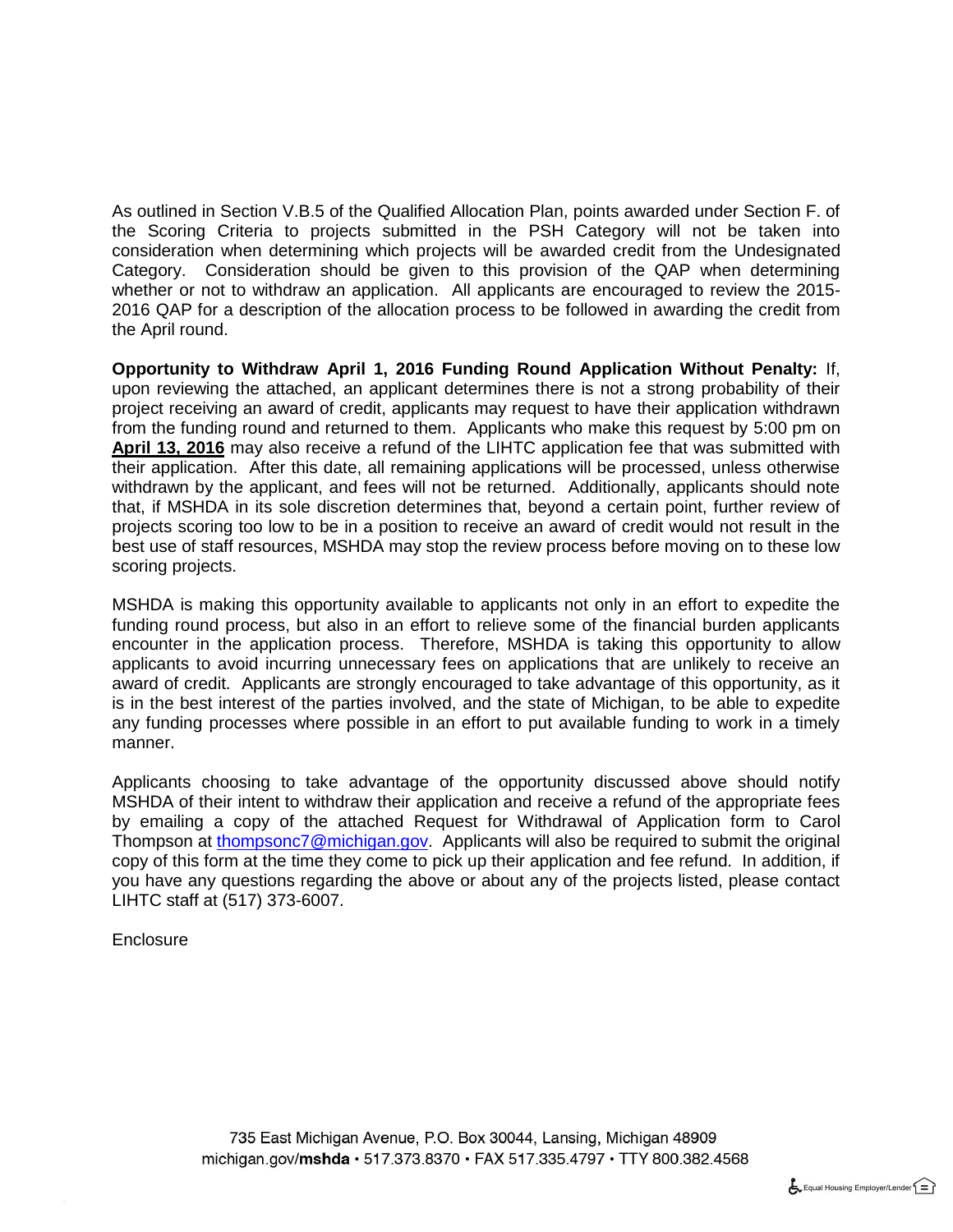

**STATE OF MICHIGAN** 

**RICK SNYDER GOVERNOR** 

MICHIGAN STATE HOUSING DEVELOPMENT AUTHORITY

**KEVIN ELSENHEIMER EXECUTIVE DIRECTOR** 

#### **REQUEST FOR WITHDRAWAL OF APPLICATION**

Pursuant to the memo dated April 7, 2016 from Andrew Martin, I hereby request the withdrawal of the Low Income Housing Tax Credit application for

from the April 1, 2016 Funding Round. I am withdrawing this application with the understanding that no processing, scoring, underwriting, or review of the documents contained in the application has commenced. Further, once withdrawn, the complete application will be returned along with any funds associated with the Tax Credit Application fee.

I acknowledge that the supplemental project information provided with the April 7, 2016 memo is preliminary information at this time and may be subject to revision as further project review is conducted.

Name (Print) Channels Communication Communication Communication Communication Communication

Signature Date

735 East Michigan Avenue, P.O. Box 30044, Lansing, Michigan 48909 michigan.gov/mshda  $\cdot$  517.373.8370  $\cdot$  FAX 517.335.4797  $\cdot$  TTY 800.382.4568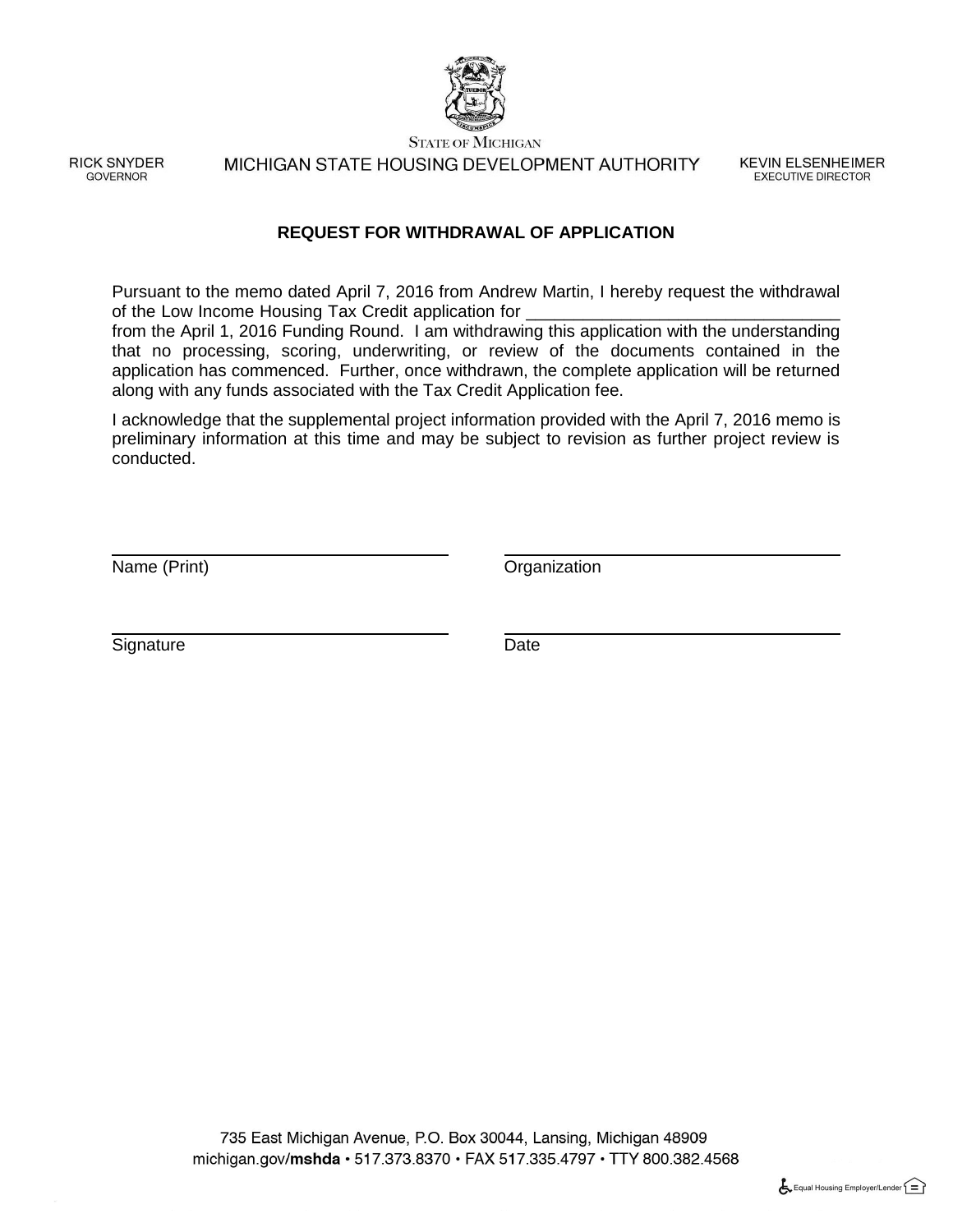| <b>PROJECT INFORMATION</b>                                 |                                 |                                    |                                             |                                                                               | <b>Categories</b>                    |                             |                       | <b>Set-Asides</b>                  |                                     |                                                 |                               |                                                                  |                              |                           |                                           |
|------------------------------------------------------------|---------------------------------|------------------------------------|---------------------------------------------|-------------------------------------------------------------------------------|--------------------------------------|-----------------------------|-----------------------|------------------------------------|-------------------------------------|-------------------------------------------------|-------------------------------|------------------------------------------------------------------|------------------------------|---------------------------|-------------------------------------------|
| <b>PROJECT</b>                                             | Location                        | County                             | <b>Contact</b>                              |                                                                               | <b>Total</b><br>Self<br><b>Score</b> | self<br>score<br><b>PSH</b> | Total<br><b>Units</b> | <b>LIHTC</b><br>Requested          | <b>Preservation</b><br>\$ 5,900,070 | Open<br><b>PSH</b><br>\$ 5,900,070 \$ 5,900,070 | Strategic Inv.<br>\$2,360,028 | Nonprofit<br>\$ 2,331,805 \$ 2,331,805 \$ 2,331,805 \$ 6,995,416 | Rural                        | <b>Elderly</b>            | <b>Distressed</b>                         |
| St James Apartments                                        | <b>Grand Rapids</b>             | Kent                               | John Wynbeek                                | <b>Genesis NPHC &amp; Dwelling Place NPHC</b>                                 | 160                                  | 33                          | 52                    | 1,204,784<br>-S.                   |                                     | X                                               |                               | $\mathsf{x}$                                                     |                              |                           | X                                         |
| 225 Ludington                                              | Ludington                       | Mason                              | <b>Bob Jacobson</b>                         | LC Consultants, LLC                                                           | 156                                  | 36                          | 30                    | 804,000<br>.\$                     |                                     | $\mathsf{x}$                                    |                               |                                                                  | $\mathbf{x}$                 |                           | $\mathsf{x}$                              |
| <b>Capitol Park Center</b>                                 | Lansing                         | Ingham                             | Bob Jacobson                                | LC Consultants, LLC                                                           | 152                                  | 36                          | 48                    | 1,107,500<br>-S.                   |                                     | $\mathsf{x}$                                    |                               |                                                                  |                              |                           | $\mathsf{x}$                              |
| The Peterboro Arms<br>501 Eastern                          | Detroit<br><b>Grand Rapids</b>  | Wayne<br>Kent                      | Cheryl P Johnson<br>Ryan VerWys             | Coalition on Temporary Shelter<br>ICCF NHC and Dwelling Place of Grand Rapids | 149<br>149                           | 31<br>34                    | 56<br>66              | 1,265,907<br>\$<br>\$<br>1,397,329 |                                     | $\mathsf{x}$<br>$\mathsf{x}$                    |                               | $\mathbf{x}$<br>$\mathsf{x}$                                     |                              |                           | $\mathsf{x}$<br>$\mathsf{x}$              |
|                                                            |                                 |                                    |                                             | GA Haan Development/ Alger Marquette Community                                |                                      |                             |                       |                                    |                                     |                                                 |                               |                                                                  |                              |                           |                                           |
| <b>Mather Court</b>                                        | Munising                        | Alger                              | Ben Ide/ Amy lerlie                         | <b>Action Board</b>                                                           | 149                                  | 34                          | 40                    | \$ 1,083,100                       |                                     | $\mathsf{x}$                                    | $\mathbf{x}$                  |                                                                  | X                            |                           | $\boldsymbol{\mathsf{x}}$                 |
| Saint Rita                                                 | Detroit                         | Wayne                              | Ryan Lepper<br>Tim Thorland and Janay       | Detroit Central City Community Mental Health, Inc.                            | 144                                  | 38                          | 26                    | 631,668<br>l \$                    |                                     | $\mathsf{x}$                                    |                               | $\mathsf{x}$                                                     |                              |                           | $\mathsf{x}$                              |
| Mack Ashland III                                           | Detroit                         | Wayne                              | Mallett                                     | Southwest Housing Solutions Corp                                              | 143                                  | 34                          | 32                    | 823,962<br>\$                      |                                     | $\mathsf{x}$                                    |                               | $\mathsf{x}$                                                     |                              |                           | $\boldsymbol{\mathsf{x}}$                 |
| Swift Lane                                                 | Ann Arbor                       | Washtenaw                          | Lori Harris                                 | Norstar Development USA, LP                                                   | 140                                  | 36                          | 64                    | 1,397,000<br>\$                    |                                     | $\mathsf{x}$                                    |                               |                                                                  |                              |                           | $\boldsymbol{\mathsf{x}}$                 |
| Selinon Park                                               | Portage                         | Kalamazoo                          | Carl Kunda                                  | Full Circle Communities, Inc,                                                 | 138                                  | 37                          | 74                    | 1,285,000<br>- S                   |                                     | $\mathsf{x}$                                    |                               | $\mathsf{x}$                                                     |                              |                           | $\boldsymbol{\mathsf{x}}$                 |
| <b>Coolidge Park Apartments</b>                            | Flint                           | Genesee                            | Glenn Wilson                                | Communities First, Inc.                                                       | 136                                  | 28                          | 55                    | 1,452,976<br>\$                    |                                     | X                                               | X.                            | $\mathsf{x}$                                                     |                              |                           | $\mathsf{x}$                              |
| Silver Star Apartments Phase 3<br>Unity Park Rentals IV    | <b>Battle Creek</b>             | Calhoun                            | Marvin D. Veltkamp                          | Marvin D. Veltkamp                                                            | 133                                  | 28                          | 76                    | 1,210,110<br>I \$                  |                                     | $\mathsf{x}$                                    | $\mathsf{x}$                  |                                                                  |                              |                           |                                           |
| Oak Grove Apartments                                       | Pontiac<br>Jackson              | Oakland<br>Jackson                 | <b>Kirsten Elliott</b><br>Jeffrey Kittle    | Community Housing Network, Inc.<br>Herman and Kittle Properites, Inc.         | 131<br>131                           | 38<br>31                    | 12<br>52              | 306,661<br>- \$<br>695,101<br>.\$  |                                     | $\mathsf{x}$<br>$\mathsf{x}$                    |                               | $\mathsf{x}$                                                     |                              |                           | $\mathsf{x}$                              |
| 124 Alfred                                                 | Detroit                         | Wayne                              | <b>Steven Rosenthal</b>                     | 124 Alfred Developer LLC                                                      | 128                                  |                             | 54                    | 919,882                            |                                     | $\mathsf{x}$                                    | $\mathbf{x}$                  |                                                                  |                              |                           | $\mathsf{x}$                              |
| Norman Towers                                              | Monroe                          | Monroe                             | Dennis Quinn                                | Building Blocks Non profit Housing Corp                                       | 125                                  |                             | 108                   | 1,374,700                          |                                     | $\mathsf{x}$                                    |                               | $\mathsf{x}$                                                     |                              | $\mathbf{x}$              | $\mathsf{x}$                              |
| Eastern Village                                            | <b>Grand Rapids</b>             | Kent                               | Jeremy DeRoo                                | <b>LINC Community Revitalization</b>                                          | 124                                  |                             | 72                    | 1,571,217                          |                                     | $\mathsf{x}$                                    |                               | $\mathsf{x}$                                                     |                              |                           | $\mathsf{x}$                              |
| House of Ludington Senior Residence                        | Escanaba                        | Delta                              | Peter Jobson                                | Excel Realty Investors 100 LLC                                                | 123                                  |                             | 34                    | 699,315<br>\$.                     |                                     | $\boldsymbol{\mathsf{x}}$                       |                               |                                                                  | $\mathbf{x}$                 |                           | $\mathsf{x}$                              |
| Berkshire Muskegon                                         | Muskegon                        | Muskegon                           | Joshua Hafron                               | General Capital Development, LLC                                              | 123                                  |                             | 79                    | <b>S</b><br>1,400,629              |                                     | $\mathsf{x}$                                    |                               |                                                                  |                              | $\mathsf{x}$              | $\mathsf{x}$                              |
| <b>Gratiot Central Commons</b><br>200 Loomis               | Detroit<br>Ludington            | Wayne<br>Mason                     | Van Fox<br><b>Bob Jacobson</b>              | MHT Housing, Inc.<br>LC Consultants, LLC                                      | 121<br>121                           |                             | 45<br>30              | 740,000<br>-\$<br>767,000<br>.ፍ    |                                     | $\mathsf{x}$<br>$\mathsf{x}$                    |                               | $\mathsf{x}$                                                     | $\mathbf{x}$                 | $\mathsf{x}$              | $\boldsymbol{\mathsf{x}}$<br>$\mathsf{x}$ |
| <b>Walnut Park Apartments</b>                              | Lansing                         | Ingham                             | Joe Whitsett                                | <b>TWG Development, LLC</b>                                                   | 119                                  |                             | 72                    | \$.<br>1,142,777                   |                                     | $\mathbf{x}$                                    | $\mathsf{x}$                  |                                                                  |                              |                           | $\mathsf{x}$                              |
| The Abigail Senior Apartments                              | Lansing                         | Ingham                             | Joe Whitsett                                | <b>TWG Development, LLC</b>                                                   | 119                                  |                             | 60                    | 1,223,550<br>\$.                   |                                     | $\mathsf{x}$                                    | $\mathsf{x}$                  |                                                                  |                              | $\mathbf{x}$              | $\mathsf{x}$                              |
| Leo & Alpine                                               | <b>Grand Rapids</b>             | Kent                               | Pete Potterpin                              | PK Development Group LLC                                                      | 119                                  |                             | 36                    | 562,466                            |                                     | $\mathsf{x}$                                    |                               |                                                                  |                              |                           | $\mathsf{x}$                              |
| <b>Lexington Senior Apartments</b>                         | <b>Grand Rapids</b>             | Kent                               | Lisa Willcutt                               | <b>LIFT Foundation</b>                                                        | 117                                  |                             | 39                    | 641,214<br>.ፍ                      |                                     | $\mathsf{x}$                                    |                               | $\mathbf{x}$                                                     |                              | $\mathbf{x}$              | $\boldsymbol{\mathsf{x}}$                 |
| Metea Court Apartments                                     | Buchanan                        | Berrien                            | <b>Matthew Hollander</b>                    | <b>Hollander Development Corp</b>                                             | 117                                  |                             | 100                   | 637,046                            | $\mathsf{X}$                        |                                                 |                               |                                                                  | $\mathsf{x}$                 | $\mathsf{x}$              | $\mathsf{x}$                              |
| Woodbridge Estates Phase IX                                | Detroit                         | Wayne                              | <b>Eric Gold</b>                            | Scripps Park Associates, LLC                                                  | 116                                  |                             | 77                    | 1,255,000<br>\$.                   |                                     | X                                               |                               |                                                                  |                              | $\mathsf{x}$              | $\boldsymbol{\mathsf{x}}$                 |
| <b>Depot Commons</b>                                       | Traverse City                   | <b>Grand Traverse David Cooper</b> |                                             | The Woda Group                                                                | 116                                  |                             | 58                    | 1,099,000<br>\$                    |                                     | $\mathsf{x}$                                    |                               |                                                                  | $\boldsymbol{\mathsf{x}}$    | $\mathbf{x}$              | $\mathsf{x}$                              |
| Garfield Park Lofts                                        | <b>Grand Rapids</b>             | Kent                               | Jeremy DeRoo                                | <b>LINC Community Revitalization</b>                                          | 115                                  |                             | 36                    | - \$<br>785,466                    |                                     | $\mathsf{x}$                                    |                               | $\mathsf{x}$                                                     |                              |                           | $\mathsf{x}$                              |
| Olson Place                                                | <b>Grand Rapids</b>             | Kent                               | David Cooper                                | The Woda Group<br>Norstar Development USA, LP                                 | 115                                  |                             | 37                    | 799,999                            |                                     | $\mathsf{x}$<br>$\mathbf{x}$                    |                               |                                                                  |                              | $\mathsf{x}$              | X                                         |
| Gardenview Estates Phase 5A<br>Century Lakewood Apartments | Detroit<br>Detroit              | Wayne<br>Wayne                     | Lori Harris<br><b>Robert Beale</b>          | Communities of Hope, Inc.                                                     | 115<br>108                           |                             | 49<br>33              | 670,000<br>646,225                 |                                     | $\mathsf{x}$                                    |                               |                                                                  |                              |                           | $\mathsf{x}$<br>$\mathsf{x}$              |
| Ryan Court Apartments Phase II                             | Detroit                         | Wayne                              | Gerald Krueger                              | American Community Developers, Inc.                                           | 107                                  |                             | 85                    | 1,244,000                          |                                     | $\boldsymbol{\mathsf{x}}$                       |                               |                                                                  |                              |                           | $\mathsf{x}$                              |
| <b>Hayward Wells Apartments</b>                            | <b>Benton Harbor</b>            | <b>Berrien</b>                     | Joshua Hafron                               | General Capital Development, LLC                                              | 106                                  |                             | 81                    | 850,000                            | $\mathsf{X}$                        |                                                 |                               |                                                                  |                              |                           | $\mathsf{x}$                              |
| <b>Center Street Apartments</b>                            | Hartford                        | Van Buren                          | Pete Potterpin                              | PK Development Group LLC                                                      | 106                                  |                             | 32                    | 246,379                            | $\mathsf{x}$                        |                                                 |                               |                                                                  | $\mathbf{x}$                 |                           | $\mathsf{x}$                              |
| <b>Westchester Towers</b>                                  | Wayne                           | Wayne                              | Van Fox                                     | MHT Housing, Inc.                                                             | 106                                  |                             | 223                   | 1,120,452<br>\$.                   | $\mathsf{x}$                        |                                                 |                               |                                                                  |                              |                           | $\mathsf{x}$                              |
| Dauner Haus IV                                             | Fenton                          | Genesee                            | Van Fox                                     | MHT Housing, Inc.                                                             | 106                                  |                             | 41                    | 287,008                            | $\mathsf{x}$                        |                                                 |                               |                                                                  |                              | $\mathsf{x}$              |                                           |
| <b>Crosswinds Manor</b>                                    | Belding                         | Ionia                              | <b>Jeff Gates</b>                           | <b>TJ Acquisitions</b>                                                        | 106                                  |                             | 24                    | 141,013                            | $\mathsf{x}$                        |                                                 |                               |                                                                  | $\mathbf{x}$                 | $\mathbf{x}$              |                                           |
| <b>Woda Decatur Downs</b>                                  | Decatur                         | Van Buren                          | David Cooper                                | The Woda Group                                                                | 105                                  |                             | 48                    | 374,250                            | $\boldsymbol{\mathsf{x}}$           |                                                 |                               |                                                                  | $\mathsf{x}$                 |                           |                                           |
| Woda Lawrence Downs                                        | Lawrence                        | Van Buren                          | David Cooper                                | The Woda Group                                                                | 105                                  |                             | 48                    | 374,250                            | $\boldsymbol{\mathsf{x}}$           |                                                 |                               |                                                                  | $\mathsf{x}$                 |                           |                                           |
| <b>Gratiot Central Place</b>                               | Detroit                         | Wayne                              | Van Fox                                     | MHT Housing, Inc                                                              | 104                                  |                             | 25                    | 486,100                            |                                     | $\mathsf{x}$                                    |                               | $\mathsf{x}$                                                     |                              |                           | $\mathsf{x}$                              |
| <b>Greenwood Apartments</b>                                | Owosso                          | Shiawassee                         | Jeff Gates                                  | <b>TJ Acquisitions</b><br><b>RAD Conversion Specialists, LLC</b>              | 104                                  |                             | 48                    | 284,720                            | $\mathsf{x}$                        |                                                 |                               |                                                                  | $\mathsf{x}$                 | $\mathsf{x}$              |                                           |
| Manchester Place I Apartments<br>Oakes Estates             | <b>Highland Park</b><br>Saginaw | Wayne<br>Saginaw                   | <b>Robert Beale</b><br><b>Michael Oakes</b> | Erwin Companies, LLC                                                          | 102<br>102                           |                             | 144   \$<br>55        | 959,940<br><b>S</b><br>970,373     | X                                   | $\mathsf{x}$                                    |                               |                                                                  |                              | $\mathsf{x}$              | X<br>$\mathsf{x}$                         |
| <b>Wexford Manor</b>                                       | Onsted                          | Lenawee                            | <b>Jeff Gates</b>                           | <b>TJ Acquisitions</b>                                                        | 102                                  |                             | 24                    | $\mathcal{S}$<br>129,232           | $\boldsymbol{\mathsf{x}}$           |                                                 |                               |                                                                  | $\boldsymbol{\mathsf{x}}$    | $\mathsf{x}$              |                                           |
| Prentis II                                                 | Oak Park                        | Oakland                            | Nancy Siegel Heinrich                       | Jewish Senior Life of Metro Detroit                                           | 102                                  |                             | 99                    | 676,459                            | $\boldsymbol{\mathsf{x}}$           |                                                 |                               | $\mathsf{x}$                                                     |                              | $\mathsf{x}$              | $\mathsf{x}$                              |
| East Florentine Apartments                                 | Detroit                         | Wayne                              | Robert Beale                                | Communities of Hope, Inc.                                                     | 100                                  |                             | 24                    | 511,170<br>.\$                     |                                     | $\mathsf{x}$                                    |                               |                                                                  |                              |                           | $\mathsf{x}$                              |
| Lakewood Apartments                                        | Stockbridge                     | Ingham                             | Pete Potterpin                              | PK Development Group LLC                                                      | 99                                   |                             | 32                    | 246,334<br>- \$                    | $\mathsf{x}$                        |                                                 |                               |                                                                  | $\mathsf{X}$                 |                           |                                           |
| Friendship Meadows                                         | Detroit                         | Wayne                              | <b>Robert Beale</b>                         | SB Friendship LLC                                                             | 98                                   |                             | 206                   | 1,318,979                          | $\mathsf{x}$                        |                                                 |                               |                                                                  |                              | $\boldsymbol{\mathsf{x}}$ | $\mathsf{X}$                              |
| Reed City apartments                                       | <b>Reed City</b>                | Osceloa                            | Pete Potterpin                              | PK Development Group LLC                                                      | 95                                   |                             | 64                    | 435,993<br>- \$                    | $\mathsf{x}$                        |                                                 |                               |                                                                  | $\boldsymbol{\mathsf{x}}$    |                           | $\mathsf{x}$                              |
| Saboury Building                                           | Lansing                         | Ingham                             | Dr. Sam Saboury                             | Saboury Development Company, LLC                                              | 95                                   |                             | 23                    | 509,582<br>\$.                     |                                     | $\mathbf{x}$                                    |                               |                                                                  |                              |                           | $\mathsf{x}$                              |
| <b>West Town Apartments</b>                                | Plainwell                       | Allegan                            | Thomas P. Penland                           | Craftsmen Development LLC                                                     | 94                                   |                             | 47                    | 326,690<br>\$                      | $\mathsf{x}$                        |                                                 |                               |                                                                  | $\mathsf{X}$                 |                           |                                           |
| Three Oaks Senior Housing<br><b>Huron Beach Apartments</b> | <b>Three Oaks</b><br>Oscoda     | Berrien                            | Richard Sciortino<br>Thomas P. Penland      | <b>Brinshore Development</b>                                                  | 94<br>92                             |                             | 44<br>47              | 794,017<br>- \$<br>- \$            |                                     | $\mathsf{x}$                                    | $\mathsf{x}$                  |                                                                  | $\mathsf{X}$                 | $\mathsf{x}$              |                                           |
| Northport Heights                                          | Northport                       | losco<br>Leelanau                  | David Cooper                                | Craftsmen Development LLC<br>The Woda Group                                   | 82                                   |                             | 36                    | 647,681<br>985,000                 | $\boldsymbol{\mathsf{x}}$           | $\mathsf{x}$                                    |                               |                                                                  | $\mathsf{x}$<br>$\mathsf{x}$ | $\mathsf{x}$              |                                           |
| Porter Senior Apartments                                   | Lansing                         | Ingham                             | <b>Ricky Figueroa</b>                       | <b>GLTC Partners, LLc</b>                                                     | 82                                   |                             | 98                    | 761,686<br>\$                      | $\mathsf{x}$                        |                                                 |                               |                                                                  |                              | $\mathsf{x}$              |                                           |
| Clinton Villages, Phase I                                  | Clinton Twp                     | Macomb                             | Eric Gold                                   | RAD Conversion Specialists, LLC                                               | 75                                   |                             | 70                    | 1,500,000<br>- S                   |                                     | $\boldsymbol{\mathsf{x}}$                       |                               |                                                                  |                              | $\mathsf{x}$              |                                           |
| Center City Downtown Adrian                                | Adrian                          | Lenawee                            | Peter Jobson                                | Excel Realty Investors 100 LLC                                                |                                      |                             | 48                    | 935,649<br>- \$                    |                                     | $\mathsf{X}$                                    |                               |                                                                  | $\mathsf{X}$                 |                           | $\mathbf{x}$                              |
|                                                            |                                 |                                    |                                             |                                                                               |                                      |                             |                       |                                    |                                     |                                                 |                               |                                                                  |                              |                           |                                           |
|                                                            |                                 |                                    |                                             |                                                                               |                                      |                             |                       |                                    |                                     |                                                 |                               |                                                                  |                              |                           |                                           |
|                                                            |                                 |                                    |                                             |                                                                               |                                      |                             |                       |                                    |                                     |                                                 |                               |                                                                  |                              |                           |                                           |
|                                                            |                                 |                                    |                                             |                                                                               |                                      |                             |                       |                                    |                                     |                                                 |                               |                                                                  |                              |                           |                                           |
|                                                            |                                 |                                    |                                             |                                                                               |                                      |                             |                       |                                    |                                     |                                                 |                               |                                                                  |                              |                           |                                           |
|                                                            |                                 |                                    |                                             |                                                                               |                                      |                             |                       |                                    |                                     |                                                 |                               |                                                                  |                              |                           |                                           |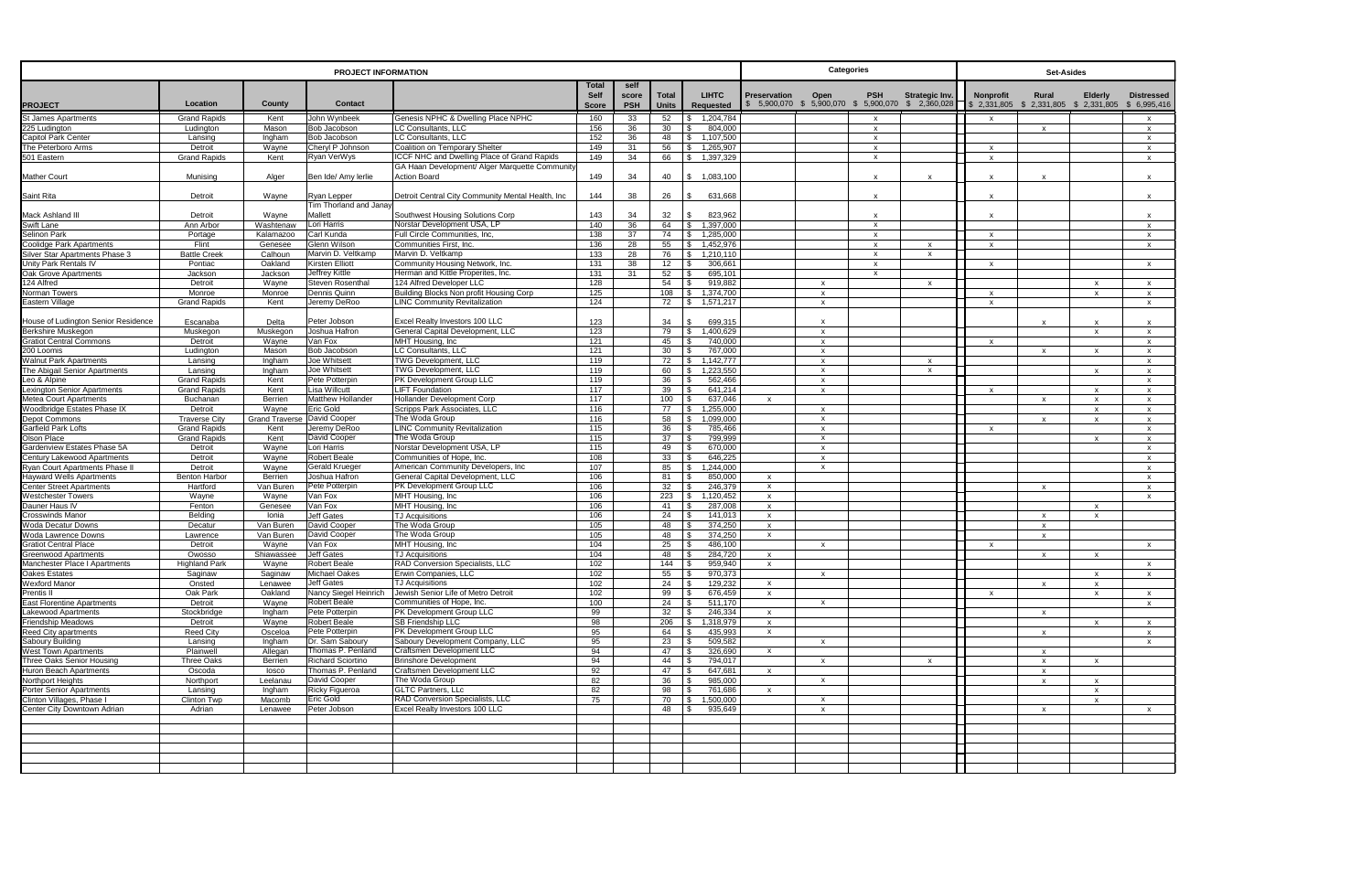| <b>Project #: G16006</b>        |                                     | <b>Owner Contact:</b> Amy Lerlie | 906.228.6522                              |     |
|---------------------------------|-------------------------------------|----------------------------------|-------------------------------------------|-----|
| Project Name: Mather Court      |                                     |                                  | Mather Court Apartments LDHA LLC          |     |
| Project Address: 411 Elm Avenue |                                     |                                  | 1125 Commerce Drive                       |     |
|                                 |                                     |                                  | Marquette, MI 49855                       |     |
|                                 | Munising, MI 49862                  | Amt Requested: \$1,083,100       | # Bldgs: 1                                |     |
| County: Alger                   |                                     |                                  | # Total Units: 40                         |     |
|                                 |                                     |                                  | # LIHTC Units: 40                         |     |
|                                 |                                     |                                  |                                           |     |
| <b>Project #: G16022</b>        |                                     | <b>Owner Contact:</b>            | Thomas P. Penland<br>269.381.0350         |     |
|                                 | Project Name: West Town Apartments  |                                  | West Town LDHA LP                         |     |
|                                 | Project Address: 720 Ben Hoy Avenue |                                  | 834 King Highway, Suite 100               |     |
|                                 |                                     |                                  | Kalamazoo, MI 49001                       |     |
|                                 | Plainwell, MI 49080                 | <b>Amt Requested:</b>            | \$326,690<br># Bldgs: $3$                 |     |
| County: Allegan                 |                                     |                                  | # Total Units: 48                         |     |
|                                 |                                     |                                  | # LIHTC Units:                            | 44  |
|                                 |                                     |                                  |                                           |     |
| <b>Project #: G16028</b>        |                                     |                                  | Owner Contact: Joshua Hafron 312.644.6396 |     |
|                                 | Project Name: Heyward Wells Estates |                                  | <b>GENCAP Benton Harbor LDHA, LLC</b>     |     |
| Project Address: 604 8th Street |                                     |                                  | 212 West Kinzie                           |     |
|                                 |                                     |                                  | Chicago, IL 60654                         |     |
|                                 | Benton Harbor, MI 49022             | <b>Amt Requested:</b>            | \$850,000<br># Bldgs: 9                   |     |
| County: Berrien                 |                                     |                                  | # Total Units: 81                         |     |
|                                 |                                     |                                  | # LIHTC Units: 81                         |     |
|                                 |                                     |                                  |                                           |     |
| <b>Project #: G16009</b>        |                                     | <b>Owner Contact:</b>            | <b>Matthew Hollander</b><br>269.388.4677  |     |
| Project Name: Metea Court       |                                     |                                  | Metea Court LDHA LP                       |     |
|                                 | Project Address: 809 Rynearson St   |                                  | 1822 W. Milham Ave, Suite 4               |     |
|                                 |                                     |                                  | Portage, MI 49024                         |     |
|                                 | Buchanan, MI 49107                  | <b>Amt Requested:</b>            | \$637,046<br># Bldgs: $16$                |     |
| County: Berrien                 |                                     |                                  | # Total Units:                            | 100 |
|                                 |                                     |                                  |                                           |     |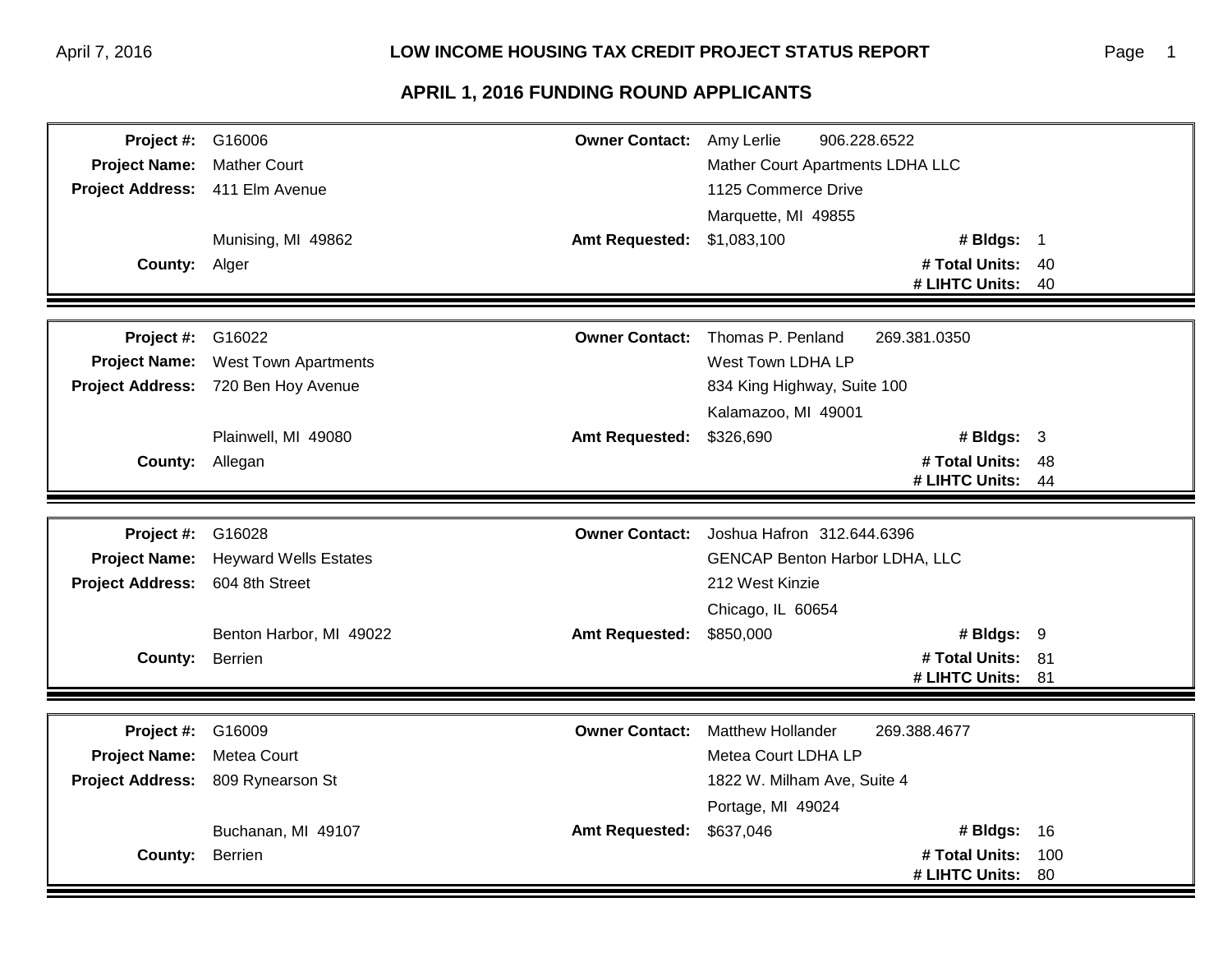| Project #: G16007        |                                                |                       | <b>Owner Contact:</b> Richard J. Sciortino<br>847.562.9400 |    |
|--------------------------|------------------------------------------------|-----------------------|------------------------------------------------------------|----|
| <b>Project Name:</b>     | Three Oaks Senior Housing                      |                       | Three Oaks Senior Housing LDHA LP                          |    |
|                          | Project Address: SW of Sherwood & Locust       |                       | 666 Dundee RD, #1102                                       |    |
|                          |                                                |                       | Northbrook, IL 60062                                       |    |
|                          | Three Oaks, MI 49128                           | <b>Amt Requested:</b> | \$794,017<br># Bldgs: 6                                    |    |
| County: Berrien          |                                                |                       | # Total Units: 44                                          |    |
|                          |                                                |                       | # LIHTC Units:                                             | 35 |
|                          |                                                |                       |                                                            |    |
| <b>Project #: G16021</b> |                                                | <b>Owner Contact:</b> | Marvin D. Veltkamp<br>269.381.0350                         |    |
| <b>Project Name:</b>     | Silver Star Apartments (Phase 3)               |                       | Silver Star Phase 3 LDHA LP                                |    |
| <b>Project Address:</b>  | 44 Clark Rd                                    |                       | 834 King Highway, Suite 100                                |    |
|                          |                                                |                       | Kalamazoo, MI 49001                                        |    |
|                          | Battle Creek, MI 49037                         | <b>Amt Requested:</b> | \$1,210,110<br># Bldgs: $1$                                |    |
|                          | County: Calhoun                                |                       | # Total Units: 76                                          |    |
|                          |                                                |                       | # LIHTC Units: 75                                          |    |
|                          |                                                |                       |                                                            |    |
| Project #:               | G16020                                         |                       | Owner Contact: Peter Jobson 216.378.9610                   |    |
| <b>Project Name:</b>     | House Of Ludington Senior Residence            |                       | Excel-Deal 24 LDHA LP                                      |    |
|                          | Project Address: 223 Ludington Street          |                       | 3690 Orange Place #517                                     |    |
|                          |                                                |                       | Beachwood, OH 44122                                        |    |
|                          | Escanaba, MI 49829                             | <b>Amt Requested:</b> | # Bldgs: 1<br>\$699,315                                    |    |
| County: Delta            |                                                |                       | # Total Units: 34                                          |    |
|                          |                                                |                       | # LIHTC Units:                                             | 34 |
|                          |                                                |                       |                                                            |    |
| <b>Project #: G16057</b> |                                                | <b>Owner Contact:</b> | T. Van Fox<br>248.833.0550                                 |    |
|                          | Project Name: Dauner Haus IV Senior Apartments |                       | Dauner Haus IV/MHT LDHA LLC                                |    |
|                          | Project Address: 500 Dauner Haus Street        |                       | 32600 Telegraph Road, Suite 102                            |    |
|                          |                                                |                       | Bingham Farms, MI 48025                                    |    |
|                          | Fenton, MI 48430                               | <b>Amt Requested:</b> | \$287,008<br># Bldgs: $1$                                  |    |
|                          | County: Genesee                                |                       | # Total Units:                                             | 41 |
|                          |                                                |                       | # LIHTC Units:                                             | 41 |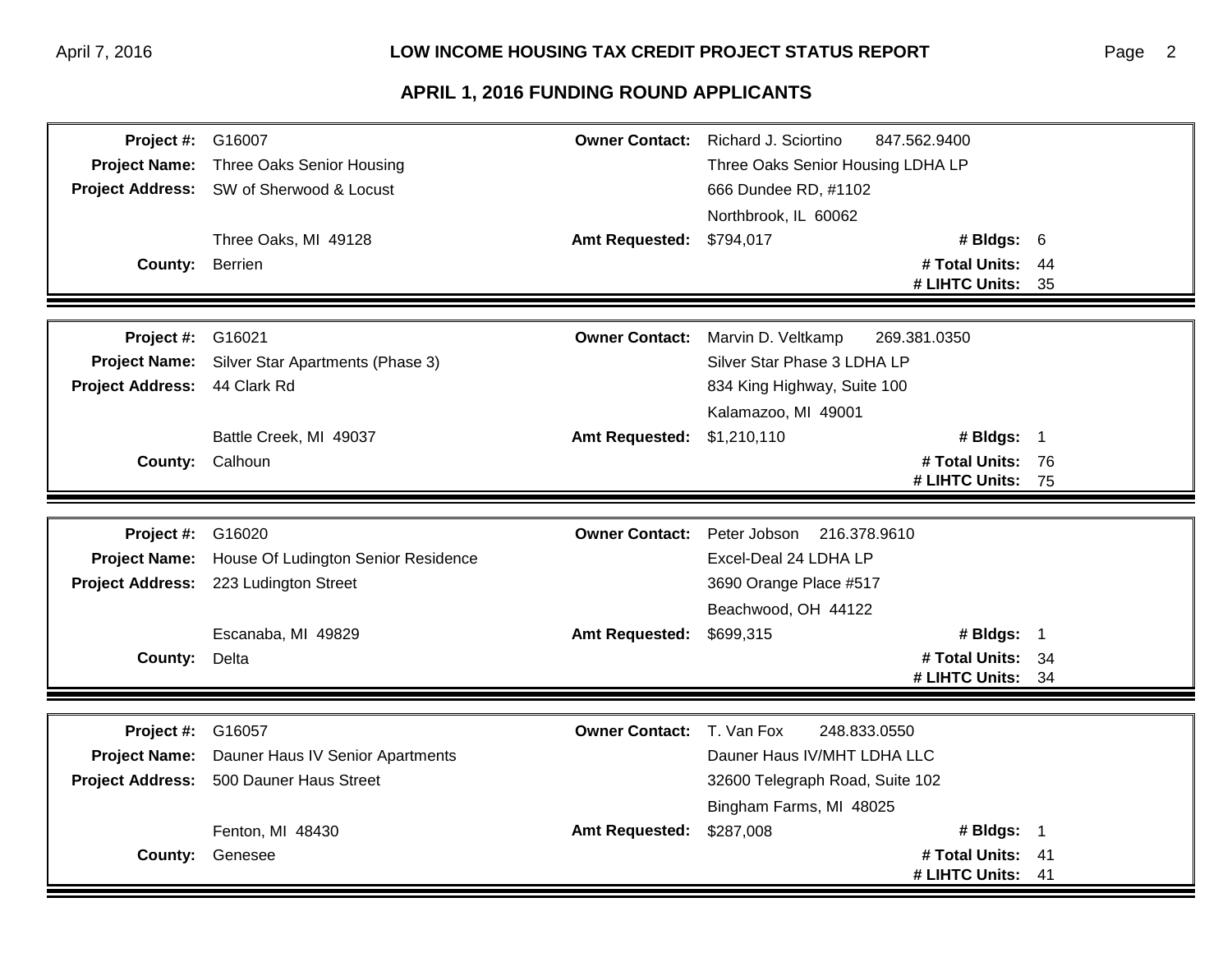| Project #:              | G16036                                                           | <b>Owner Contact:</b>              | Glenn Wilson 810.422.5358             |      |
|-------------------------|------------------------------------------------------------------|------------------------------------|---------------------------------------|------|
| <b>Project Name:</b>    | <b>Coolidge Park Apartments</b>                                  |                                    | Coolidge Park LDHA LP                 |      |
| <b>Project Address:</b> | 3701 Van Buren                                                   |                                    | 415 W. Court St                       |      |
|                         |                                                                  |                                    | Flint, MI 48502                       |      |
|                         | Flint, MI 48503                                                  | <b>Amt Requested:</b>              | \$1,452,976<br># Bldgs: $2$           |      |
|                         | <b>County: Genesee</b>                                           |                                    | # Total Units: 55                     |      |
|                         |                                                                  |                                    | # LIHTC Units:                        | - 55 |
|                         |                                                                  |                                    |                                       |      |
| Project #:              | G16041                                                           | <b>Owner Contact:</b>              | David Cooper, Jr.<br>614.396.3200     |      |
| <b>Project Name:</b>    | Depot Commons                                                    |                                    | Depot Commons LDHA LP                 |      |
| <b>Project Address:</b> | 520 Railroad Ave.                                                |                                    | 229 Huber Village BLVD, Suite 100     |      |
|                         |                                                                  |                                    | Westerville, OH 43081                 |      |
|                         | Traverse City, MI 49686                                          | <b>Amt Requested:</b>              | # Bldgs: 1<br>\$1,099,000             |      |
|                         | <b>County:</b> Grand Traverse                                    |                                    | # Total Units: 58                     |      |
|                         |                                                                  |                                    | # LIHTC Units:                        | 58   |
|                         |                                                                  |                                    |                                       |      |
| Project #:              | G16025                                                           | <b>Owner Contact:</b> Joe Whitsett | 317.264.1833                          |      |
| <b>Project Name:</b>    | Abigail Senior Apartments, The                                   |                                    | Abigail Senior Apartments LDHA, LP    |      |
|                         | Project Address: 1127 N. Pine Street (Building A: 715 W. Willow) |                                    | 333 N. Pennsylvania Street, Suite 100 |      |
|                         | (Building B: 656 W. Maple Street)                                |                                    | Indianapolis, IN 46204                |      |
|                         | Lansing, MI 48906                                                | <b>Amt Requested:</b>              | # Bldgs: $2$<br>\$1,223,550           |      |
| <b>County:</b>          | Ingham                                                           |                                    | # Total Units: 60                     |      |
|                         |                                                                  |                                    | # LIHTC Units: 54                     |      |
|                         |                                                                  |                                    |                                       |      |
| Project #:              | G16031                                                           | <b>Owner Contact:</b>              | Bob Jacobson 734.769.1428             |      |
| <b>Project Name:</b>    | <b>Capitol Park Center</b>                                       |                                    | Capitol Park Center LDHA LLC          |      |
| <b>Project Address:</b> | 702 W. Ottawa                                                    |                                    | 35 Research Drive, Suite 300          |      |
|                         |                                                                  |                                    | Ann Arbor, MI 48103                   |      |
|                         | Lansing, MI 48915                                                | <b>Amt Requested:</b>              | # Bldgs: $2$<br>\$1,107,500           |      |
| County:                 | Ingham                                                           |                                    | # Total Units:                        | 48   |
|                         |                                                                  |                                    | # LIHTC Units:                        | 48   |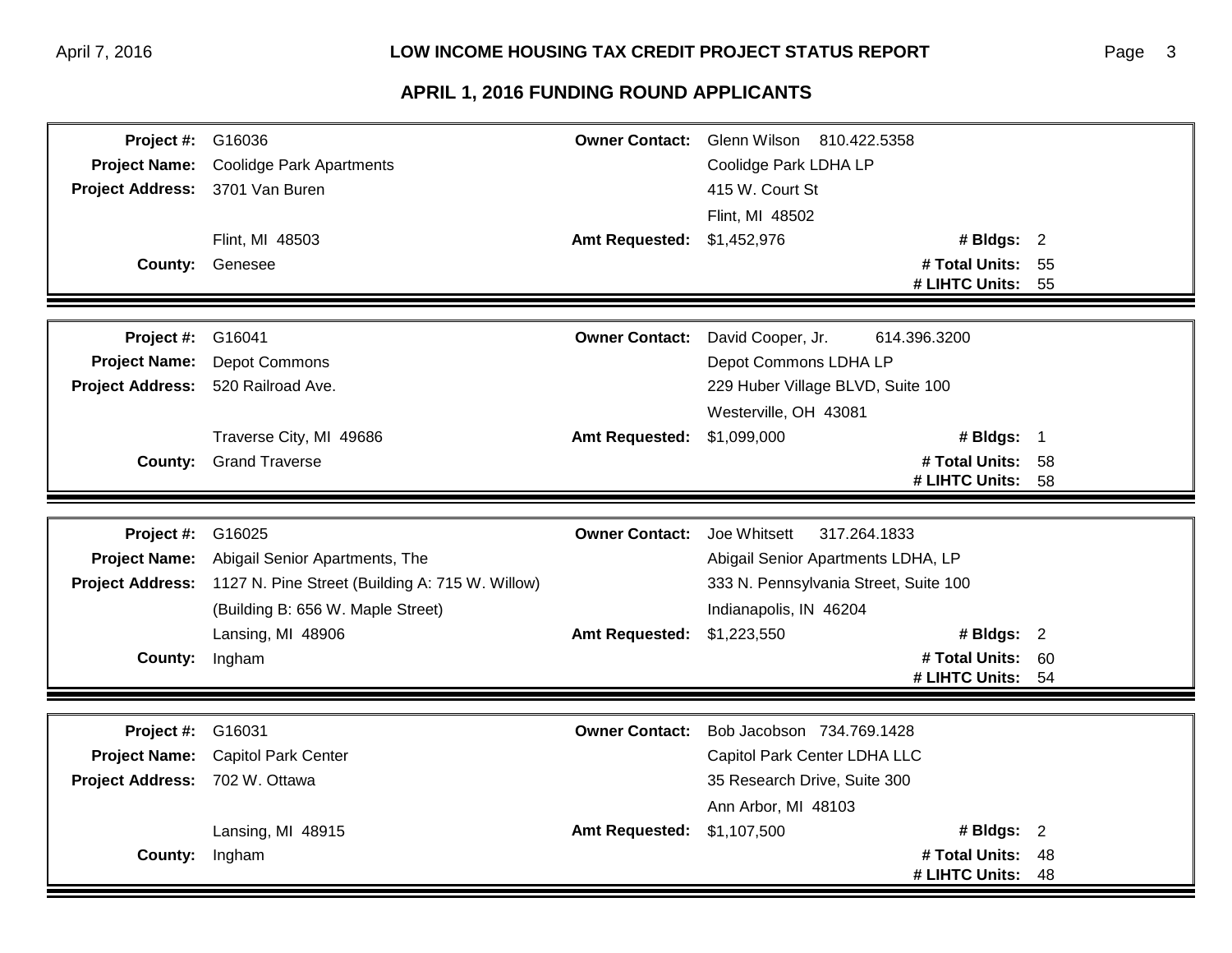| <b>Project #: G16014</b> |                                         |                                    | Owner Contact: Ricky Figueroa 805.495.8400 |  |
|--------------------------|-----------------------------------------|------------------------------------|--------------------------------------------|--|
| <b>Project Name:</b>     | <b>Porter Senior Apartments</b>         |                                    | Porter TC Senior Apartments, LP            |  |
|                          | Project Address: 505 Townsend St        |                                    | 4530 E. Thousand Oaks Blvd., Suite 100     |  |
|                          |                                         |                                    | Westlake Village, CA 91362                 |  |
|                          | Lansing, MI 48933                       | <b>Amt Requested:</b>              | # Bldgs: 1<br>\$761,686                    |  |
| County: Ingham           |                                         |                                    | # Total Units: 98                          |  |
|                          |                                         |                                    | # LIHTC Units: 98                          |  |
|                          |                                         |                                    |                                            |  |
| <b>Project #: G16038</b> |                                         | <b>Owner Contact:</b>              | 517.336.8888<br>Dr. Sam Saboury            |  |
|                          | Project Name: Saboury Building          |                                    | Saboury Old Town LDHA LP                   |  |
|                          | Project Address: 1113 Washington Avenue |                                    | 1525 Cambria Drive                         |  |
|                          |                                         |                                    | East Lansing, MI 48823                     |  |
|                          | Lansing, MI 48906                       | <b>Amt Requested:</b>              | # Bldgs: 1<br>\$509,582                    |  |
| County: Ingham           |                                         |                                    | # Total Units: 23                          |  |
|                          |                                         |                                    | # LIHTC Units: 23                          |  |
|                          |                                         |                                    |                                            |  |
| Project #:               | G16024                                  | <b>Owner Contact:</b> Joe Whitsett | 317.264.1833                               |  |
|                          | Project Name: Walnut Park Apartments    |                                    | Walnut Park Apartments LDHA LP             |  |
|                          | Project Address: 1251 N. Pine Street    |                                    | 333 N. Pennsylvania Street, Suite 100      |  |
|                          |                                         |                                    | Indianapolis, IN 46204                     |  |
|                          | Lansing, MI 48906                       | <b>Amt Requested:</b>              | # Bldgs: 1<br>\$1,142,777                  |  |
| County: Ingham           |                                         |                                    | # Total Units: 72                          |  |
|                          |                                         |                                    | # LIHTC Units: 57                          |  |
|                          |                                         |                                    |                                            |  |
| <b>Project #: G16046</b> |                                         |                                    | Owner Contact: Pete Potterpin 517.347.9662 |  |
|                          | Project Name: Lakewood Apartments       |                                    | PK Lakewood LDHA LP                        |  |
|                          | Project Address: 831 S. Clinton Trail   |                                    | 1784 Hamilton Road                         |  |
|                          |                                         |                                    | Okemos, MI 48864                           |  |
|                          | Stockbridge, MI 49285                   | <b>Amt Requested:</b>              | # Bldgs: 2<br>\$246,334                    |  |
|                          | County: Ingham                          |                                    | # Total Units: 32                          |  |
|                          |                                         |                                    | # LIHTC Units: 32                          |  |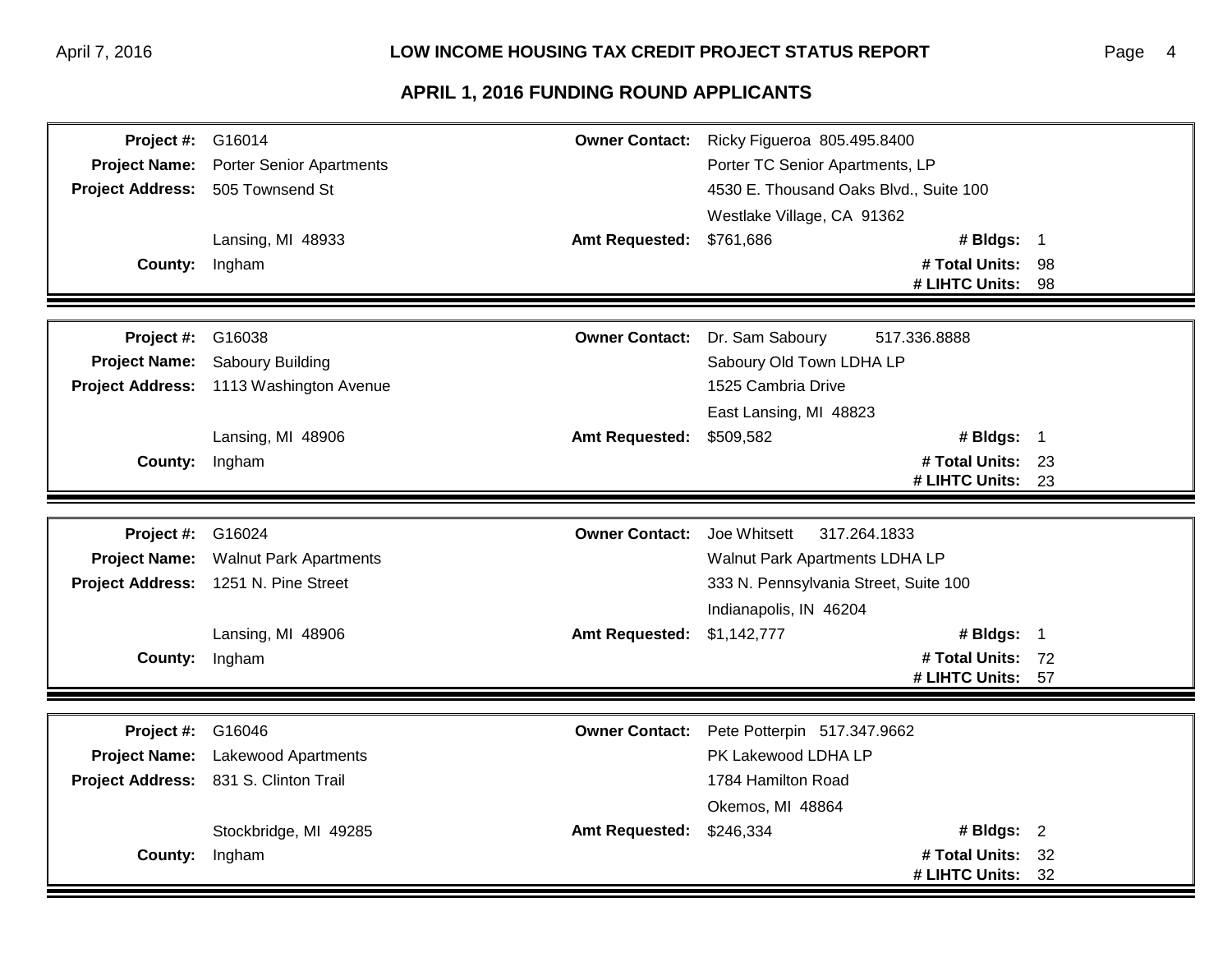| <b>Project #: G16012</b>        |                                             | <b>Owner Contact:</b> Jeffrey F. Gates | 248.921.8112                                  |                   |    |
|---------------------------------|---------------------------------------------|----------------------------------------|-----------------------------------------------|-------------------|----|
| <b>Project Name:</b>            | <b>Crosswinds Manor</b>                     |                                        | T J Crosswinds LDHA LP                        |                   |    |
|                                 | Project Address: 901 N. Bridge Street       |                                        | 605 South Capitol Avenue                      |                   |    |
|                                 |                                             |                                        | Lansing, MI 48933                             |                   |    |
|                                 | Belding, MI 48809                           | <b>Amt Requested:</b>                  | \$141,013                                     | # Bldgs: 1        |    |
| County: Ionia                   |                                             |                                        |                                               | # Total Units: 24 |    |
|                                 |                                             |                                        |                                               | # LIHTC Units:    | 24 |
|                                 |                                             |                                        |                                               |                   |    |
| Project #:                      | G16023                                      | <b>Owner Contact:</b>                  | Thomas P. Penland                             | 269.381.0350      |    |
| <b>Project Name:</b>            | <b>Huron Beach Apartments</b>               |                                        | Huron Beach LDHA LP                           |                   |    |
| Project Address: 111 Pack Drive |                                             |                                        | 834 King Highway, Suite 100                   |                   |    |
|                                 |                                             |                                        | Kalamazoo, MI 49001                           |                   |    |
|                                 | Oscoda, MI 49750                            | <b>Amt Requested:</b>                  | \$347,681                                     | # Bldgs: $3$      |    |
| County: losco                   |                                             |                                        |                                               | # Total Units: 48 |    |
|                                 |                                             |                                        |                                               | # LIHTC Units:    | 47 |
|                                 |                                             |                                        |                                               |                   |    |
| Project #:                      | G16003                                      |                                        | Owner Contact: Jeffrey L. Kittle 317.805.1980 |                   |    |
| <b>Project Name:</b>            | Oak Grove Apartments                        |                                        | Oak Grove Apartments LDHA, LP                 |                   |    |
|                                 | Project Address: 180 Oak Grove Avenue       |                                        | 500 E. 96th Street, Suite 300                 |                   |    |
|                                 |                                             |                                        | Indianapolis, IN 46240                        |                   |    |
|                                 | Jackson, MI 49203                           | <b>Amt Requested:</b>                  | \$695,101                                     | # Bldgs: $6$      |    |
|                                 | <b>County:</b> Jackson                      |                                        |                                               | # Total Units: 52 |    |
|                                 |                                             |                                        |                                               | # LIHTC Units: 52 |    |
|                                 |                                             |                                        |                                               |                   |    |
| Project #:                      | G16035                                      | <b>Owner Contact:</b>                  | Carl Kunda<br>847.849.5310                    |                   |    |
| Project Name: Selinon Park      |                                             |                                        | Selinon Park LDHA LP                          |                   |    |
|                                 | Project Address: 1521-1615 E. Centre Avenue |                                        | 310 South Peoria Street, Suite 500            |                   |    |
|                                 |                                             |                                        | Chicago, IL 60607                             |                   |    |
|                                 | Portage, MI 49002                           | <b>Amt Requested:</b>                  | \$1,285,000                                   | # Bldgs: $3$      |    |
| County:                         | Kalamazoo                                   |                                        |                                               | # Total Units: 75 |    |
|                                 |                                             |                                        |                                               | # LIHTC Units:    |    |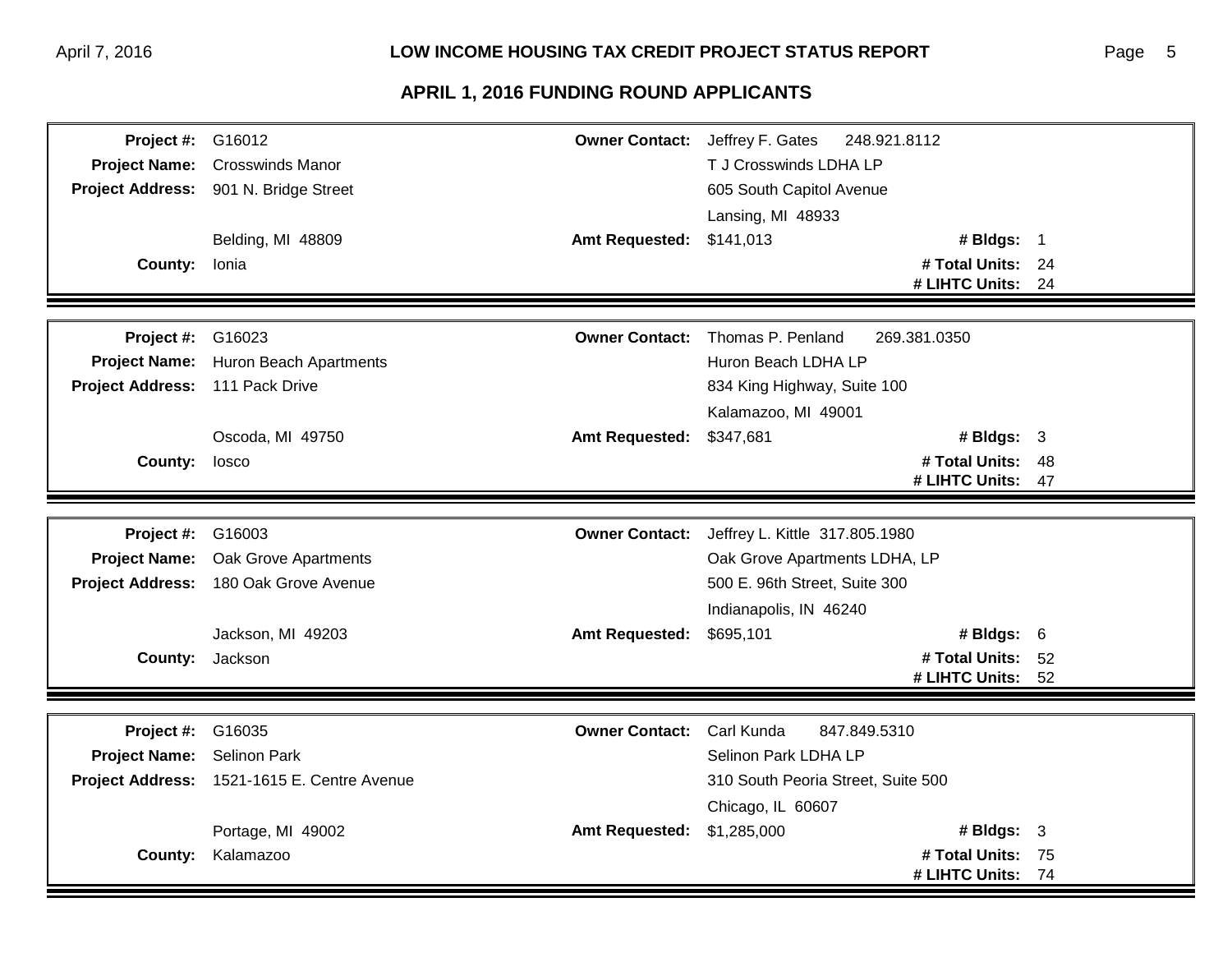| Project #: G16034              |                                        |                       | Owner Contact: Ryan VerWys 616.336.9333  |                   |    |
|--------------------------------|----------------------------------------|-----------------------|------------------------------------------|-------------------|----|
| Project Name: 501 Eastern      |                                        |                       | 501 Eastern LDHA LP                      |                   |    |
|                                | Project Address: 501 Eastern Ave SE    |                       | 920 Cherry St SE                         |                   |    |
|                                |                                        |                       | Grand Rapids, MI 49506                   |                   |    |
|                                | Grand Rapids, MI 49503                 | <b>Amt Requested:</b> | \$1,397,329                              | # Bldgs: 2        |    |
| County: Kent                   |                                        |                       |                                          | # Total Units: 66 |    |
|                                |                                        |                       |                                          | # LIHTC Units: 52 |    |
|                                |                                        |                       |                                          |                   |    |
| Project #:                     | G16029                                 | <b>Owner Contact:</b> | Jeremy DeRoo 616.451.9140                |                   |    |
| <b>Project Name:</b>           | Eastern Village                        |                       | Eastern Village I LDHA LP                |                   |    |
|                                | Project Address: 613 Eastern Avenue SE |                       | 1167 Madison Ave SE                      |                   |    |
|                                |                                        |                       | Grand Rapids, MI 49507                   |                   |    |
|                                | Grand Rapids, MI 49507                 | <b>Amt Requested:</b> | \$1,571,217                              | # Bldgs: $5$      |    |
| County: Kent                   |                                        |                       |                                          | # Total Units: 72 |    |
|                                |                                        |                       |                                          | # LIHTC Units: 72 |    |
|                                |                                        |                       |                                          |                   |    |
| <b>Project #: G16030</b>       |                                        |                       | Owner Contact: Jeremy DeRoo 616.451.9140 |                   |    |
| <b>Project Name:</b>           | <b>Garfield Park Lofts</b>             |                       | Garfield Park Lofts LDHA LP              |                   |    |
| Project Address: 100 Burton SE |                                        |                       | 1167 Madison Ave SE                      |                   |    |
|                                |                                        |                       | Grand Rapids, MI 49507                   |                   |    |
|                                | Grand Rapids, MI 49507                 | <b>Amt Requested:</b> | \$785,466                                | # Bldgs: 1        |    |
| County: Kent                   |                                        |                       |                                          | # Total Units: 36 |    |
|                                |                                        |                       |                                          | # LIHTC Units: 36 |    |
|                                |                                        |                       |                                          |                   |    |
| <b>Project #: G16047</b>       |                                        | <b>Owner Contact:</b> | Chris Potterpin 517.347.9662             |                   |    |
| Project Name: Leo & Alpine     |                                        |                       | Leo and Alpine LDHA LP                   |                   |    |
|                                | Project Address: 750 Leonard Street NW |                       | 1784 Hamilton Road                       |                   |    |
|                                |                                        |                       | Okemos, MI 48864                         |                   |    |
|                                | Grand Rapids, MI 49504                 | <b>Amt Requested:</b> | \$562,466                                | # Bldgs: 1        |    |
| County: Kent                   |                                        |                       |                                          | # Total Units: 36 |    |
|                                |                                        |                       |                                          | # LIHTC Units:    | 28 |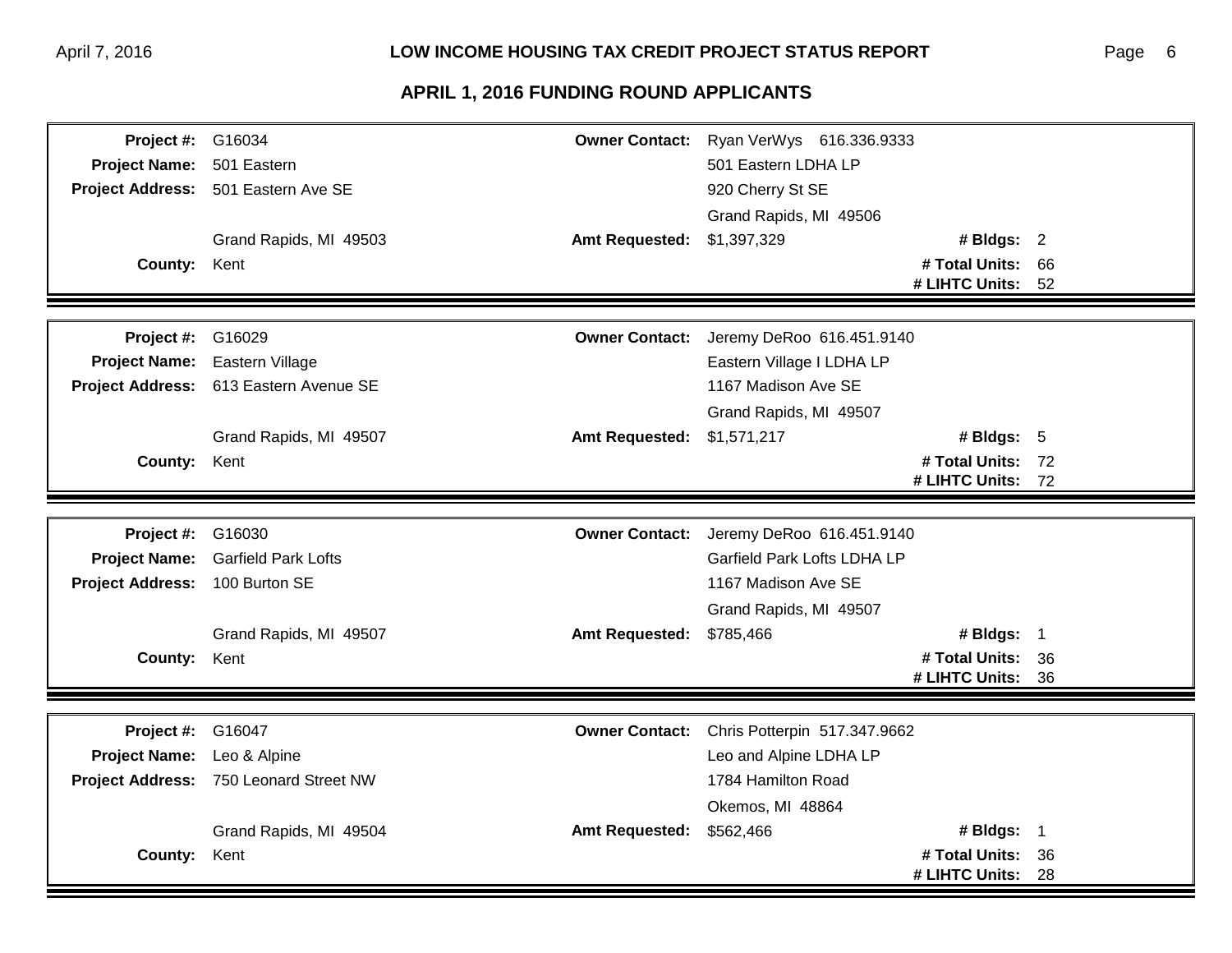| Project #: G16008         |                                                   | <b>Owner Contact:</b> | Lisa Willcutt<br>269.350.2019       |  |
|---------------------------|---------------------------------------------------|-----------------------|-------------------------------------|--|
| <b>Project Name:</b>      | <b>Lexington Senior Apartments</b>                |                       | Lexington Senior Apartments LDHA LP |  |
|                           | Project Address: 45 Lexington Ave NW              |                       | 2725 Airview Blvd, Suite 302        |  |
|                           |                                                   |                       | Kalamazoo, MI 49002                 |  |
|                           | Grand Rapids, MI 49504                            | <b>Amt Requested:</b> | \$641,214<br># Bldgs: 1             |  |
| County: Kent              |                                                   |                       | # Total Units: 39                   |  |
|                           |                                                   |                       | # LIHTC Units: 31                   |  |
|                           |                                                   |                       |                                     |  |
| <b>Project #: G16043</b>  |                                                   | <b>Owner Contact:</b> | David Cooper, Jr.<br>614.396.3200   |  |
| Project Name: Olson Place |                                                   |                       | Olson Place LDHA LP                 |  |
|                           | Project Address: 851 Leonard Street NW            |                       | 229 Huber Village Blvd, Suite 100   |  |
|                           |                                                   |                       | Westerville, OH 43081               |  |
|                           | Grand Rapids, MI 49504                            | <b>Amt Requested:</b> | # Bldgs: 1<br>\$799,999             |  |
| County: Kent              |                                                   |                       | # Total Units: 37                   |  |
|                           |                                                   |                       | # LIHTC Units: 37                   |  |
|                           |                                                   |                       |                                     |  |
| Project #: G16018         |                                                   | <b>Owner Contact:</b> | John Wynbeek 616.988.2897           |  |
|                           | Project Name: St. James Apartments                |                       | St. James LDHA LP                   |  |
|                           | Project Address: 750, 765 and 779 First Street NW |                       | 180 Monroe Avenue NW, Suite 400     |  |
|                           |                                                   |                       | Grand Rapids, MI 49503              |  |
|                           | Grand Rapids, MI 49504                            | <b>Amt Requested:</b> | # Bldgs: $3$<br>\$1,204,784         |  |
| County: Kent              |                                                   |                       | # Total Units: 52                   |  |
|                           |                                                   |                       | # LIHTC Units: 52                   |  |
|                           |                                                   |                       |                                     |  |
| <b>Project #: G16039</b>  |                                                   | <b>Owner Contact:</b> | David Cooper, Jr.<br>614.396.3200   |  |
|                           | Project Name: Northport Heights                   |                       | Northport Heights LDHA LP           |  |
|                           | Project Address: 211 South High Street            |                       | 229 Huber Village Blvd, Suite 100   |  |
|                           |                                                   |                       | Westerville, OH 43081               |  |
|                           | Northport, MI 49670                               | <b>Amt Requested:</b> | \$985,000<br># Bldgs: $2$           |  |
|                           | County: Leelanau                                  |                       | # Total Units: 36                   |  |
|                           |                                                   |                       | # LIHTC Units: 36                   |  |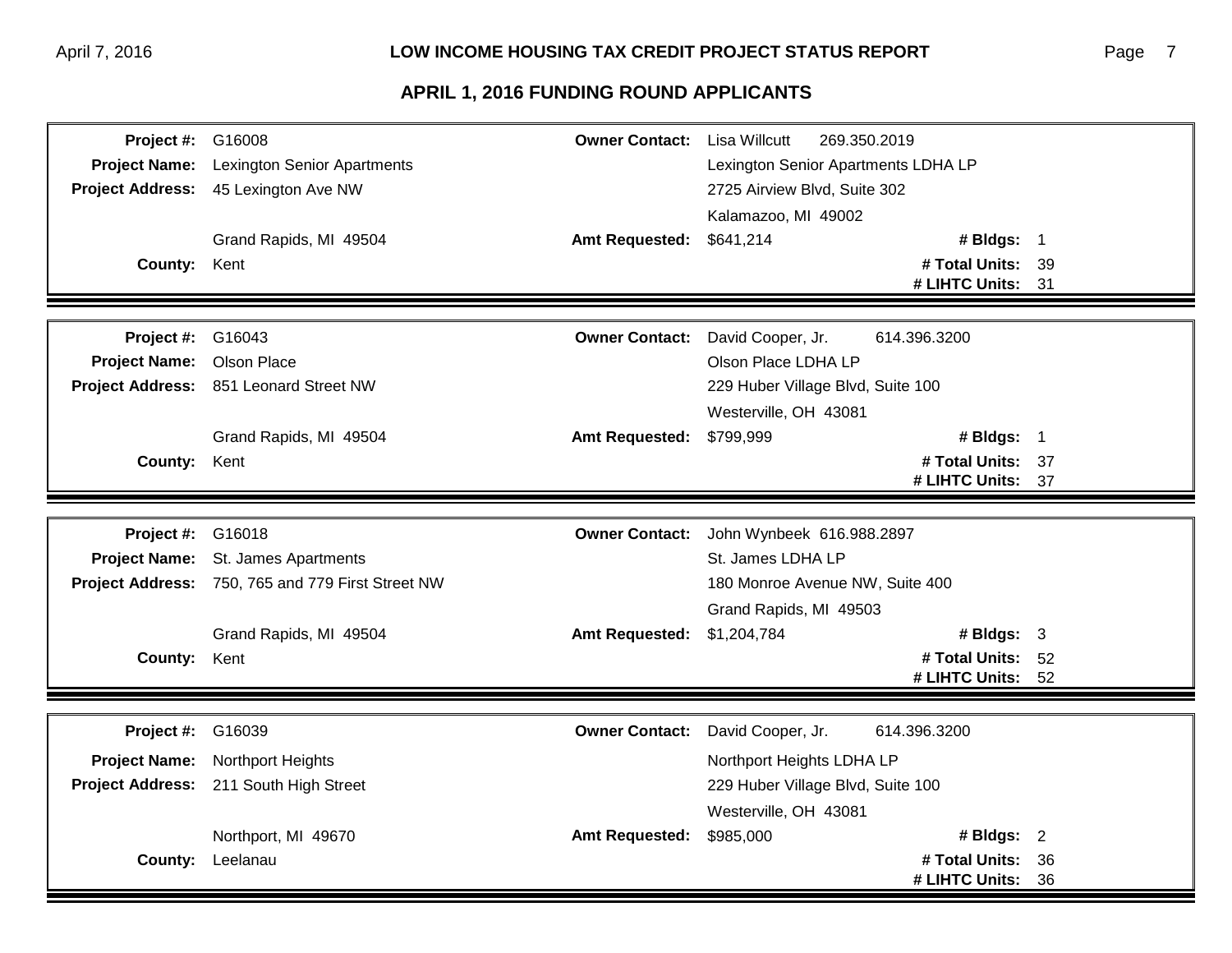| <b>Project #: G16019</b>        |                                                            | <b>Owner Contact:</b>      | Peter Jobson 216.378.9610        |                   |    |
|---------------------------------|------------------------------------------------------------|----------------------------|----------------------------------|-------------------|----|
| <b>Project Name:</b>            | Center City Downtown Adrian                                |                            | Excel-Deal 23 LDHA LP            |                   |    |
|                                 | Project Address: 220 West Church St and 125 West Maumee St |                            | 3690 Orange Place #517           |                   |    |
|                                 |                                                            |                            | Beachwood, OH 44122              |                   |    |
|                                 | Adrian, MI 49221                                           | <b>Amt Requested:</b>      | \$935,649                        | # Bldgs: $3$      |    |
|                                 | <b>County: Lenawee</b>                                     |                            |                                  | # Total Units: 48 |    |
|                                 |                                                            |                            |                                  | # LIHTC Units:    | 48 |
|                                 |                                                            |                            |                                  |                   |    |
| <b>Project #: G16011</b>        |                                                            | <b>Owner Contact:</b>      | Jeffrey F. Gates<br>248.921.8112 |                   |    |
| <b>Project Name:</b>            | <b>Wexford Manor</b>                                       |                            | T J Wexford LDHA LP              |                   |    |
| Project Address: 350 North Main |                                                            |                            | 605 South Capitol Avenue         |                   |    |
|                                 |                                                            |                            | Lansing, MI 48933                |                   |    |
|                                 | Onsted, MI 49265                                           | <b>Amt Requested:</b>      | \$129,232                        | # Bldgs: 1        |    |
|                                 | <b>County: Lenawee</b>                                     |                            |                                  | # Total Units: 24 |    |
|                                 |                                                            |                            |                                  | # LIHTC Units: 24 |    |
|                                 |                                                            |                            |                                  |                   |    |
| Project #:                      | G16053                                                     | <b>Owner Contact:</b>      | Eboni Nugin<br>586.791.7000      |                   |    |
| <b>Project Name:</b>            | Clinton Villages - Phase I                                 |                            | Clinton Villages I, LDHA LLC     |                   |    |
|                                 | Project Address: 34947 Village Road                        |                            | 34947 Village Road               |                   |    |
|                                 |                                                            |                            | Clinton TWP, MI 48035            |                   |    |
|                                 | Clinton TWP, MI 48035                                      | Amt Requested: \$1,500,000 |                                  | # Bldgs: $1$      |    |
|                                 | <b>County: Macomb</b>                                      |                            |                                  | # Total Units: 70 |    |
|                                 |                                                            |                            |                                  | # LIHTC Units: 70 |    |
|                                 |                                                            |                            |                                  |                   |    |
| <b>Project #: G16032</b>        |                                                            | <b>Owner Contact:</b>      | Bob Jacobson 734.769.1428        |                   |    |
| Project Name: 200 Loomis        |                                                            |                            | 200 Loomis LDHA LLC              |                   |    |
|                                 | Project Address: 200 W. Loomis St.                         |                            | 35 Research Drive, Suite 300     |                   |    |
|                                 |                                                            |                            | Ann Arbor, MI 48103              |                   |    |
|                                 | Ludington, MI 49431                                        | <b>Amt Requested:</b>      | \$767,000                        | # Bldgs: 1        |    |
| County: Mason                   |                                                            |                            |                                  | # Total Units: 30 |    |
|                                 |                                                            |                            |                                  | # LIHTC Units:    | 30 |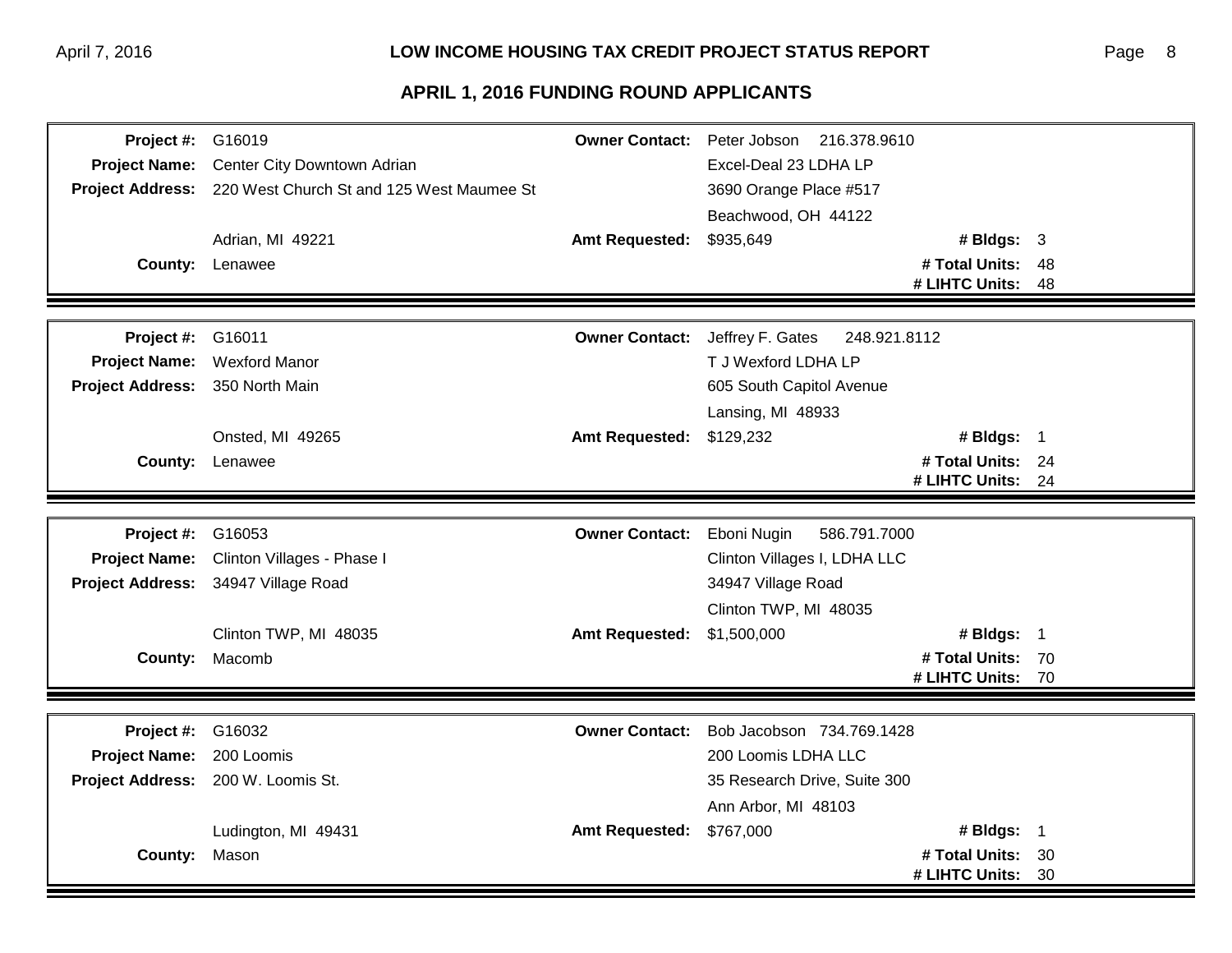| <b>Project #: G16033</b>         |                                         | <b>Owner Contact:</b> | Bob Jacobson 734.769.1428          |                   |     |
|----------------------------------|-----------------------------------------|-----------------------|------------------------------------|-------------------|-----|
| <b>Project Name:</b>             | 225 Ludington                           |                       | 225 Ludington LDHA LLC             |                   |     |
|                                  | Project Address: 225 W. Ludington Ave.  |                       | 35 Research Drive, Suite 300       |                   |     |
|                                  |                                         |                       | Ann Arbor, MI 48103                |                   |     |
|                                  | Ludington, MI 49431                     | <b>Amt Requested:</b> | \$804,000                          | # Bldgs: 1        |     |
| <b>County: Mason</b>             |                                         |                       |                                    | # Total Units: 30 |     |
|                                  |                                         |                       |                                    | # LIHTC Units: 30 |     |
|                                  |                                         |                       |                                    |                   |     |
| Project #:                       | G16016                                  | <b>Owner Contact:</b> | Dennis Quinn 313,544,4002          |                   |     |
| <b>Project Name:</b>             | Norman Towers                           |                       | Norman Towers LDHA LP              |                   |     |
|                                  | Project Address: 810 West Elm Street    |                       | 2111 Woodward Avenue, Suite 600    |                   |     |
|                                  |                                         |                       | Detroit, MI 48201                  |                   |     |
|                                  | Monroe, MI 48162                        | <b>Amt Requested:</b> | \$1,374,700                        | # Bldgs: 1        |     |
| County: Monroe                   |                                         |                       |                                    | # Total Units:    | 108 |
|                                  |                                         |                       |                                    | # LIHTC Units: 86 |     |
|                                  |                                         |                       |                                    |                   |     |
| <b>Project #: G16027</b>         |                                         | <b>Owner Contact:</b> | Joshua Hafron 312.644.6396         |                   |     |
| <b>Project Name:</b>             | Berkshire Muskegon Senior Housing       |                       | Berkshire Muskegon LDHA, LLC       |                   |     |
| Project Address: 275 W. Clay Ave |                                         |                       | 212 West Kinzie                    |                   |     |
|                                  |                                         |                       | Chicago, IL 60654                  |                   |     |
|                                  | Muskegon, MI 49442                      | <b>Amt Requested:</b> | \$1,400,629                        | # Bldgs: $1$      |     |
| <b>County:</b>                   | Muskegon                                |                       |                                    | # Total Units: 79 |     |
|                                  |                                         |                       |                                    | # LIHTC Units:    | 63  |
|                                  |                                         |                       |                                    |                   |     |
| <b>Project #: G16015</b>         |                                         | <b>Owner Contact:</b> | Nancy Siegel Heinrich 248.661.1836 |                   |     |
| <b>Project Name:</b>             | <b>Prentis II Apartments</b>            |                       | Prentis II JSL LDHA LP             |                   |     |
|                                  | Project Address: 15100 W. Ten Mile Road |                       | 15000 W. Ten Mile Road             |                   |     |
|                                  |                                         |                       | Oak Park, MI 48237                 |                   |     |
|                                  | Oak Park, MI 48237                      | <b>Amt Requested:</b> | \$676,459                          | # Bldgs: 1        |     |
|                                  | <b>County: Oakland</b>                  |                       |                                    | # Total Units:    | 100 |
|                                  |                                         |                       |                                    | # LIHTC Units:    | 99  |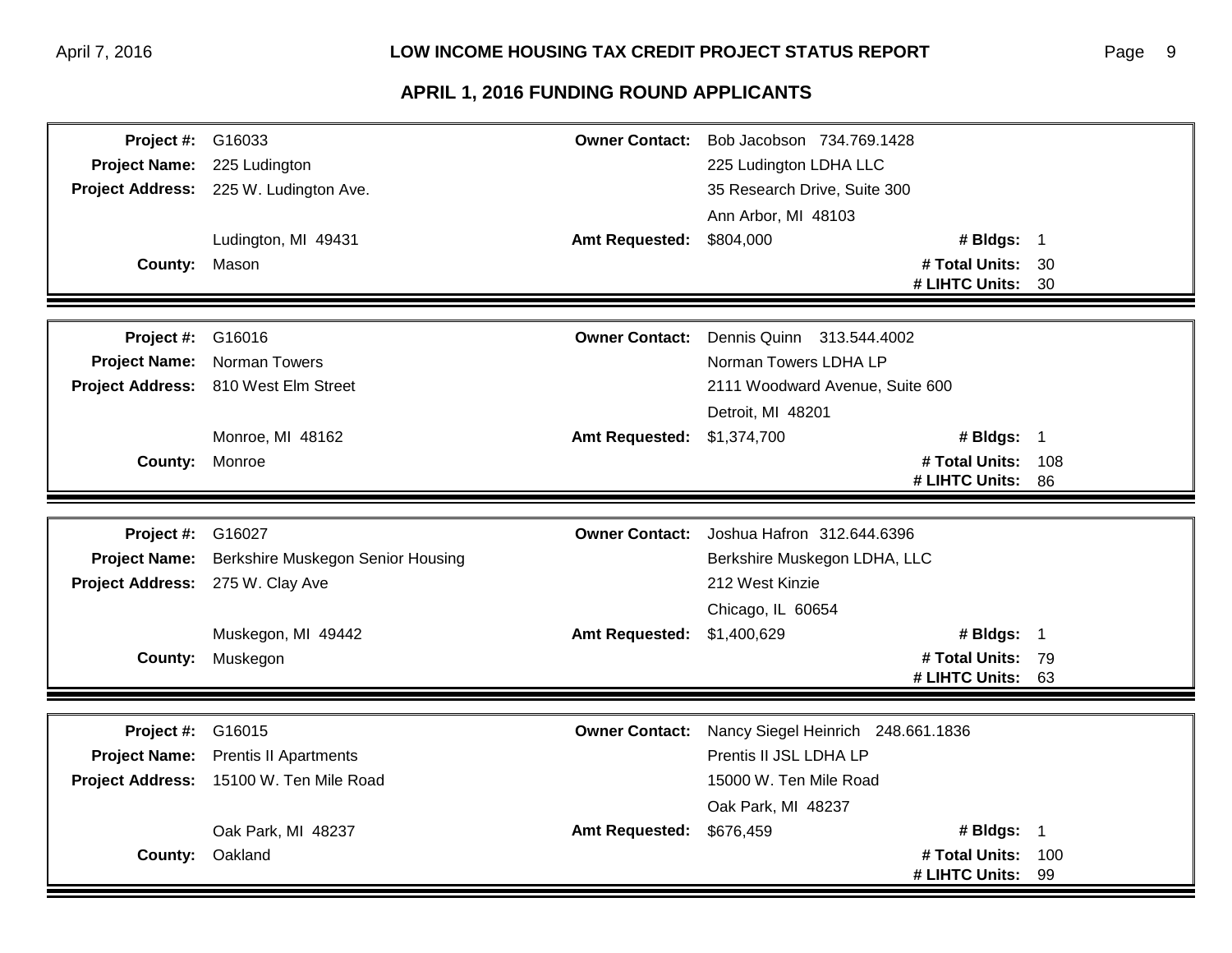| <b>Project #: G16026</b>        |                                                         |                       | Owner Contact: Kirsten Elliott 248.269.1302 |    |
|---------------------------------|---------------------------------------------------------|-----------------------|---------------------------------------------|----|
| <b>Project Name:</b>            | Unity Park Rentals IV                                   |                       | CHN Unity Park IV LDHA LP                   |    |
| Project Address: 333 Auburn Ave |                                                         |                       | 570 Kirts Blvd, Suite 231                   |    |
|                                 |                                                         |                       | Troy, MI 48084                              |    |
|                                 | Pontiac, MI 48342                                       | <b>Amt Requested:</b> | \$306,661<br># Bldgs: 12                    |    |
|                                 | County: Oakland                                         |                       | # Total Units: 12                           |    |
|                                 |                                                         |                       | # LIHTC Units: 12                           |    |
|                                 |                                                         |                       |                                             |    |
| <b>Project #: G16045</b>        |                                                         | <b>Owner Contact:</b> | Pete Potterpin 517.347.9662                 |    |
|                                 | Project Name: Reed City Apartments                      |                       | PK Reed City LDHA LP                        |    |
|                                 | Project Address: 426 W. Franklin / 331 W. Church Street |                       | 1784 Hamilton Road                          |    |
|                                 |                                                         |                       | Okemos, MI 48864                            |    |
|                                 | Reed City, MI 49677                                     | <b>Amt Requested:</b> | # Bldgs: $3$<br>\$435,993                   |    |
|                                 | County: Osceola                                         |                       | # Total Units: 64                           |    |
|                                 |                                                         |                       | # LIHTC Units: 64                           |    |
|                                 |                                                         |                       |                                             |    |
| <b>Project #: G16037</b>        |                                                         |                       | Owner Contact: Michael Oakes 231.578.9775   |    |
|                                 | Project Name: Oakes Estates                             |                       | Oakes Estates LDHA LP                       |    |
| Project Address: 2293 Farmer St |                                                         |                       | 2811 E. Genesee                             |    |
|                                 |                                                         |                       | Saginaw, MI 48601                           |    |
|                                 | Saginaw, MI 48601                                       | <b>Amt Requested:</b> | # Bldgs: $4$<br>\$940,373                   |    |
|                                 | County: Saginaw                                         |                       | # Total Units: 55                           |    |
|                                 |                                                         |                       | # LIHTC Units: 55                           |    |
|                                 |                                                         |                       |                                             |    |
| <b>Project #: G16010</b>        |                                                         | <b>Owner Contact:</b> | Jeffrey F. Gates<br>248.921.8112            |    |
|                                 | Project Name: Greenwood Apartments                      |                       | T J Greenwood LDHA LP                       |    |
|                                 | Project Address: 1055 & 1065 North Street               |                       | 605 South Capitol Avenue                    |    |
|                                 |                                                         |                       | Lansing, MI 48933                           |    |
|                                 | Owosso, MI 48867                                        | <b>Amt Requested:</b> | \$284,720<br># Bldgs: $2$                   |    |
|                                 | <b>County: Shiawassee</b>                               |                       | # Total Units: 48                           |    |
|                                 |                                                         |                       | # LIHTC Units:                              | 48 |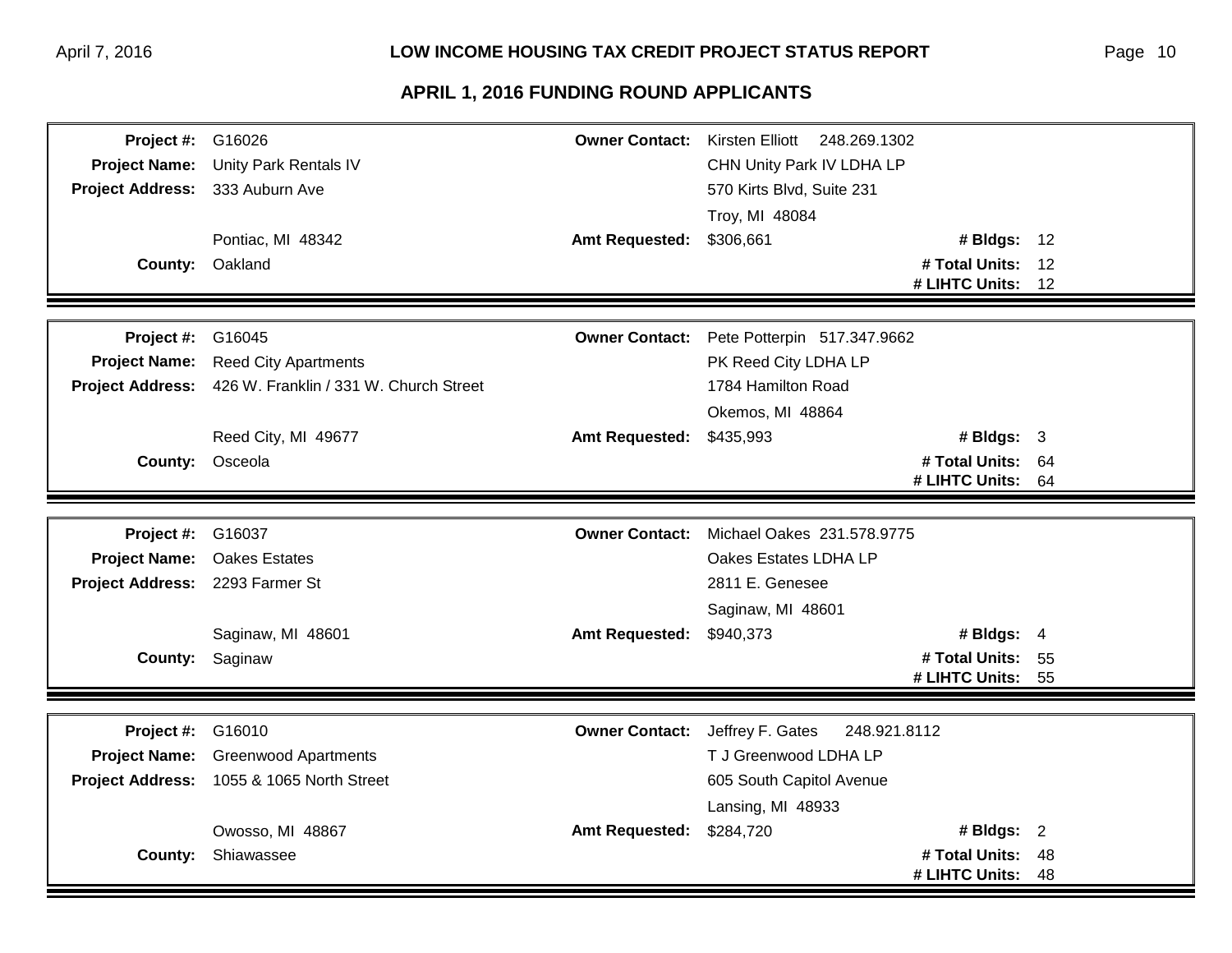| <b>Project #: G16040</b>       |                                                       |                            | Owner Contact: David Cooper, Jr.  | 614.396.3200      |    |
|--------------------------------|-------------------------------------------------------|----------------------------|-----------------------------------|-------------------|----|
|                                | Project Name: Woda Decatur Downs                      |                            | Woda Decatur Downs LDHA LP        |                   |    |
|                                | Project Address: 409 East Edgar Bergen Blvd.          |                            | 229 Huber Village Blvd, Suite 100 |                   |    |
|                                |                                                       |                            | Westerville, OH 43081             |                   |    |
|                                | Decatur, MI 49045                                     | Amt Requested: \$374,250   |                                   | # Bldgs: 6        |    |
|                                | <b>County:</b> Van Buren                              |                            |                                   | # Total Units: 48 |    |
|                                |                                                       |                            |                                   | # LIHTC Units:    | 48 |
|                                |                                                       |                            |                                   |                   |    |
| <b>Project #: G16044</b>       |                                                       | <b>Owner Contact:</b>      | Pete Potterpin 517.347.9662       |                   |    |
|                                | Project Name: Center Street Apartments                |                            | PK Center Street LDHA LP          |                   |    |
| Project Address: 510 S. Center |                                                       |                            | 1784 Hamilton Road                |                   |    |
|                                |                                                       |                            | Okemos, MI 48864                  |                   |    |
|                                | Hartford, MI 49057                                    | <b>Amt Requested:</b>      | \$246,379                         | # Bldgs: 2        |    |
|                                | <b>County:</b> Van Buren                              |                            |                                   | # Total Units: 32 |    |
|                                |                                                       |                            |                                   | # LIHTC Units:    | 32 |
|                                |                                                       |                            |                                   |                   |    |
| <b>Project #: G16042</b>       |                                                       | <b>Owner Contact:</b>      | David Cooper, Jr.                 | 614.396.3200      |    |
|                                | Project Name: Woda Lawrence Downs                     |                            | Woda Lawrence Downs LDHA LP       |                   |    |
|                                | Project Address: 595 South Paw Paw Street             |                            | 229 Huber Village Blvd, Suite 100 |                   |    |
|                                |                                                       |                            | Westerville, OH 43081             |                   |    |
|                                | Lawrence, MI 49064                                    | Amt Requested: \$374,250   |                                   | # Bldgs: 6        |    |
|                                | <b>County:</b> Van Buren                              |                            |                                   | # Total Units:    | 48 |
|                                |                                                       |                            |                                   | # LIHTC Units:    | 48 |
|                                |                                                       |                            |                                   |                   |    |
| Project #:                     | G16005                                                | <b>Owner Contact:</b>      | Jennifer Hall<br>734.794.6721     |                   |    |
| <b>Project Name:</b>           | Swift Lane                                            |                            | Swift Lane LDHA LP                |                   |    |
|                                | Project Address: 3401 Platt RD, 3451-3457 Platt Road, |                            | 727 Miller Avenue                 |                   |    |
|                                | and 1520 White Street                                 |                            | Ann Arbor, MI 48103               |                   |    |
|                                | Ann Arbor, MI 48104/48103                             | Amt Requested: \$1,397,000 |                                   | # Bldgs: 5        |    |
|                                | <b>County: Washtenaw</b>                              |                            |                                   | # Total Units:    | 64 |
|                                |                                                       |                            |                                   | # LIHTC Units: 64 |    |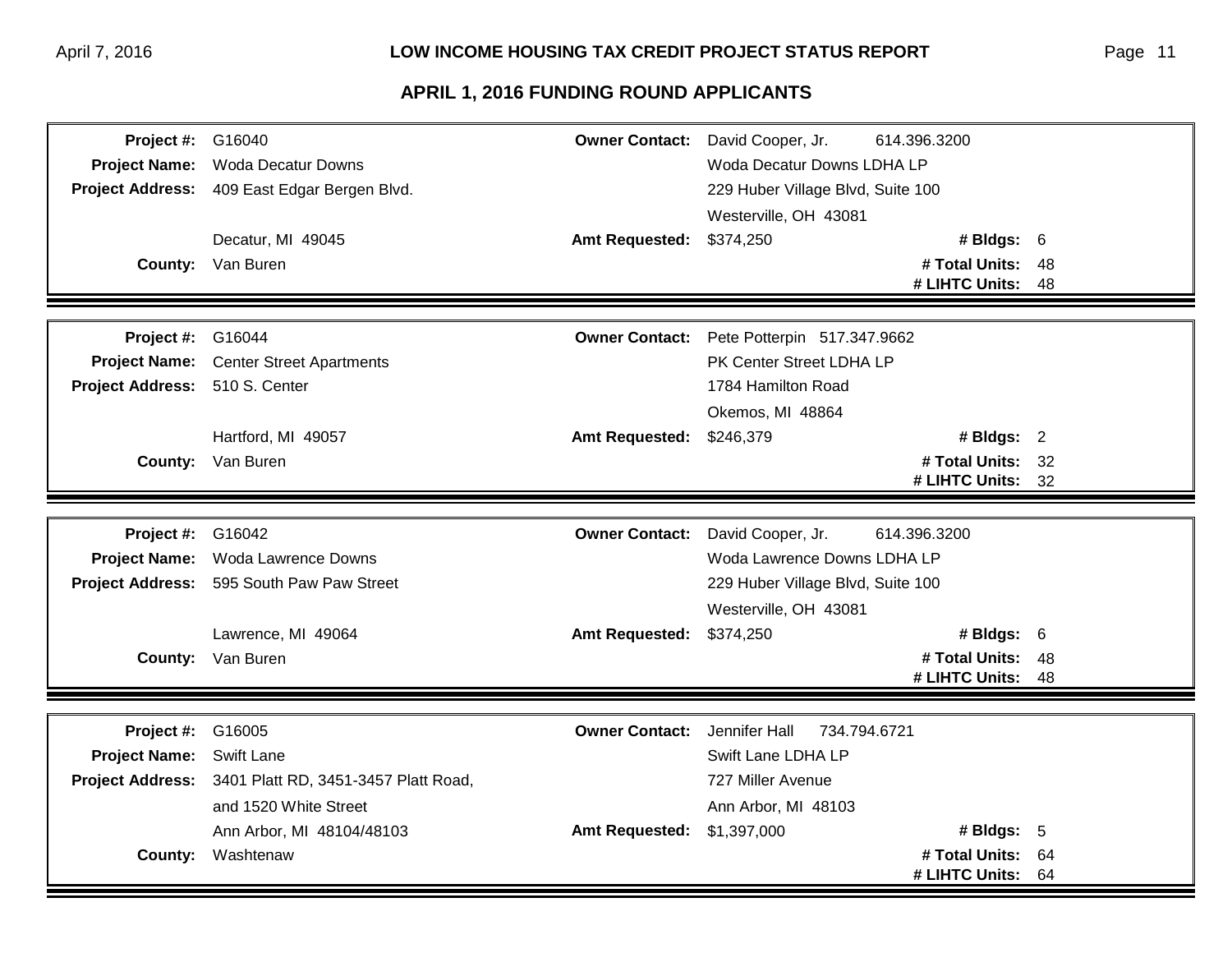| <b>Project #: G16017</b>           |                                         |                          | <b>Owner Contact:</b> Steven Rosenthal<br>313.373.7900 |                   |     |
|------------------------------------|-----------------------------------------|--------------------------|--------------------------------------------------------|-------------------|-----|
| Project Name: 124 Alfred           |                                         |                          | 124 Alfred LDHA, LLC                                   |                   |     |
| Project Address: 124 Alfred Street |                                         |                          | One Campus Martius Park 1066 Woodward Avenue           |                   |     |
|                                    |                                         |                          | Detroit, MI 48226                                      |                   |     |
|                                    | Detroit, MI 48201                       | Amt Requested: \$919,882 |                                                        | # Bldgs: 1        |     |
| <b>County: Wayne</b>               |                                         |                          |                                                        | # Total Units: 54 |     |
|                                    |                                         |                          |                                                        | # LIHTC Units: 54 |     |
|                                    |                                         |                          |                                                        |                   |     |
| Project #:                         | G16049                                  | <b>Owner Contact:</b>    | Dorayd Bacall 313.331.5000                             |                   |     |
| <b>Project Name:</b>               | <b>Century Lakewood Apartments</b>      |                          | Jefferson Veterans LLC                                 |                   |     |
|                                    | Project Address: 14230 Jefferson Avenue |                          | 7212 Essex                                             |                   |     |
|                                    |                                         |                          | West Bloomfield, MI 48322                              |                   |     |
|                                    | Detroit, MI 48215                       | <b>Amt Requested:</b>    | \$646,225                                              | # Bldgs: 1        |     |
| County: Wayne                      |                                         |                          |                                                        | # Total Units: 33 |     |
|                                    |                                         |                          |                                                        | # LIHTC Units: 33 |     |
|                                    |                                         |                          |                                                        |                   |     |
| <b>Project #: G16048</b>           |                                         | <b>Owner Contact:</b>    | Gerardo Pecchia<br>313.963.9490                        |                   |     |
| <b>Project Name:</b>               | <b>East Florentine Apartments</b>       |                          | East Florentine Apartments LLC                         |                   |     |
|                                    | Project Address: 731 Covington Drive    |                          | 111 Cadillac Square Suite 300                          |                   |     |
|                                    |                                         |                          | Detroit, MI 48226                                      |                   |     |
|                                    | Detroit, MI 48203                       | Amt Requested: \$511,170 |                                                        | # Bldgs: $1$      |     |
| County: Wayne                      |                                         |                          |                                                        | # Total Units: 24 |     |
|                                    |                                         |                          |                                                        | # LIHTC Units:    | 24  |
|                                    |                                         |                          |                                                        |                   |     |
| <b>Project #: G16051</b>           |                                         | <b>Owner Contact:</b>    | <b>Robert Beale</b><br>810.629.9500                    |                   |     |
| <b>Project Name:</b>               | <b>Friendship Meadows</b>               |                          | Friendship Meadows LDHA LLC                            |                   |     |
| <b>Project Address:</b>            | 1001 Leland St                          |                          | 2325 W. Shiawassee, Suite 202                          |                   |     |
|                                    |                                         |                          | Fenton, MI 48430                                       |                   |     |
|                                    | Detroit, MI 48207                       | <b>Amt Requested:</b>    | \$1,318,979                                            | # Bldgs: $4$      |     |
| County: Wayne                      |                                         |                          |                                                        | # Total Units:    | 206 |
|                                    |                                         |                          |                                                        | # LIHTC Units:    | 206 |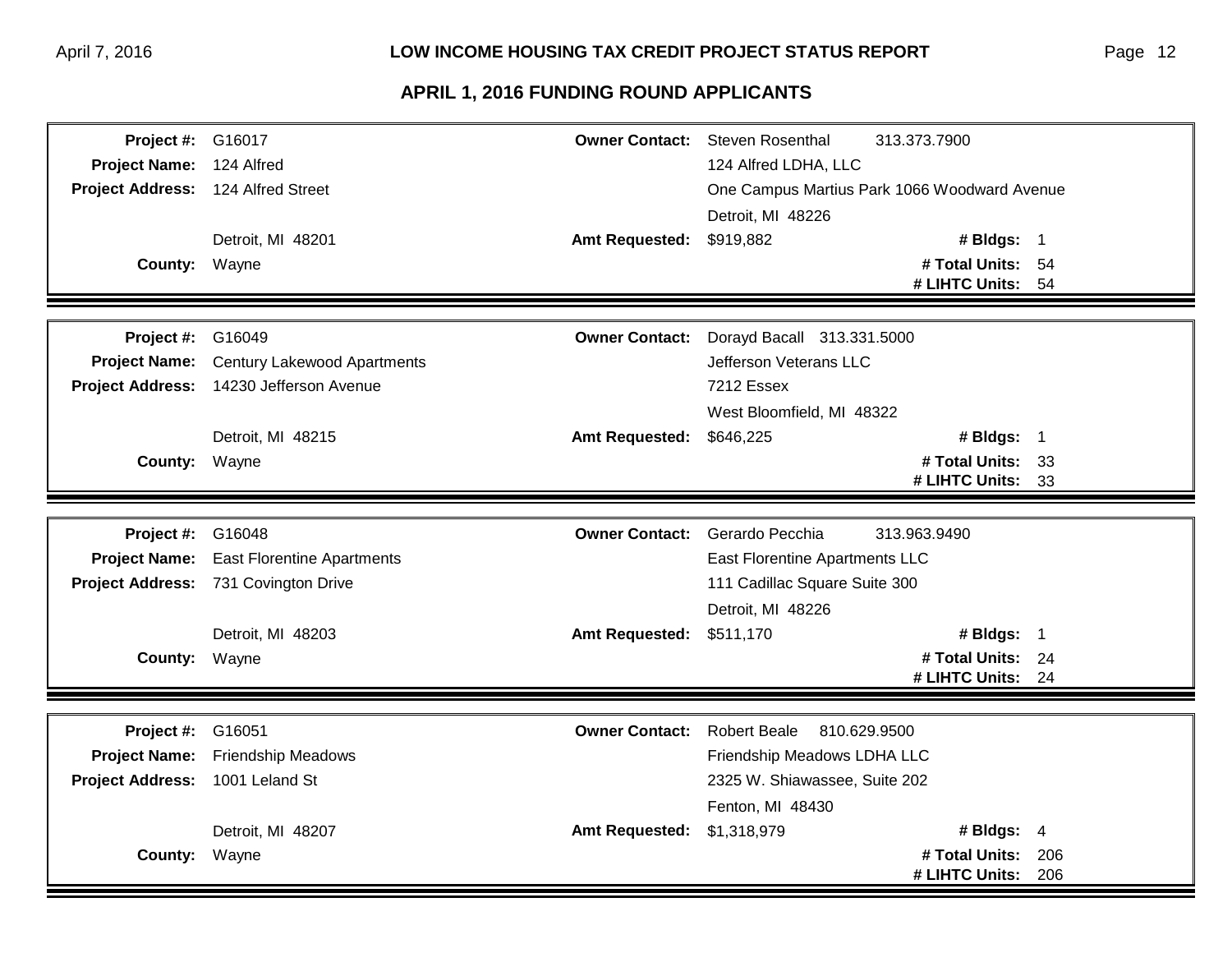| <b>Project #: G16004</b>      |                                                       | <b>Owner Contact:</b> Lori Harris | 518.431.1051                                    |              |  |
|-------------------------------|-------------------------------------------------------|-----------------------------------|-------------------------------------------------|--------------|--|
| <b>Project Name:</b>          | Gardenview Estates Phase 5A                           |                                   | Gardenview Homes X LDHA LLC                     |              |  |
|                               | Project Address: 16726 Belton Avenue                  |                                   | 733 Broadway                                    |              |  |
|                               |                                                       |                                   | Albany, NY 12207                                |              |  |
|                               | Detroit, MI 48228                                     | <b>Amt Requested:</b>             | \$670,000<br># Bldgs: 14                        |              |  |
| <b>County: Wayne</b>          |                                                       |                                   | # Total Units:                                  | 49           |  |
|                               |                                                       |                                   | # LIHTC Units:                                  | -39          |  |
|                               |                                                       |                                   |                                                 |              |  |
| <b>Project #: G16058</b>      |                                                       |                                   | Owner Contact: John J.F. Thorne<br>313.922.1435 |              |  |
|                               | <b>Project Name:</b> Gratiot Central Commons          |                                   | 9100 Gratiot LDHA, LLC                          |              |  |
| Project Address: 9100 Gratiot |                                                       |                                   | 9200 Gratiot                                    |              |  |
|                               |                                                       |                                   | Detroit, MI 48213                               |              |  |
|                               | Detroit, MI 48213                                     | Amt Requested: \$740,000          | # Bldgs: 1                                      |              |  |
| County: Wayne                 |                                                       |                                   | # Total Units: 45                               |              |  |
|                               |                                                       |                                   | # LIHTC Units: 36                               |              |  |
|                               |                                                       |                                   |                                                 |              |  |
| Project #:                    | G16059                                                |                                   | Owner Contact: John J.F. Thorne<br>313.922.1435 |              |  |
|                               | Project Name: Gratiot Central Place                   |                                   | 9167 Gratiot LDHA, LLC                          |              |  |
| Project Address: 9167 Gratiot |                                                       |                                   | 9200 Gratiot                                    |              |  |
|                               |                                                       |                                   | Detroit, MI 48213                               |              |  |
|                               | Detroit, MI 48213                                     | <b>Amt Requested:</b>             | \$486,100<br># Bldgs: 1                         |              |  |
| County: Wayne                 |                                                       |                                   | # Total Units: 25                               |              |  |
|                               |                                                       |                                   | # LIHTC Units: 20                               |              |  |
|                               |                                                       |                                   |                                                 |              |  |
| Project #:                    | G16013                                                | <b>Owner Contact:</b>             | Timothy Thorland & Janay Mallett                | 249.914.5223 |  |
| <b>Project Name:</b>          | Mack Ashland III                                      |                                   | Mack-Ashland III LDHA LP                        |              |  |
| <b>Project Address:</b>       | Bounded by Lozier on the south; Alter on the<br>east; |                                   | 1920 25th Street, Suite A                       |              |  |
|                               | Waveney on the north; and Manistique on the           |                                   |                                                 |              |  |
|                               | west                                                  |                                   | Detroit, MI 48216                               |              |  |
|                               | Detroit, MI                                           | <b>Amt Requested:</b>             | \$823,962<br># Bldgs: 16                        |              |  |
| <b>County:</b>                | Wayne                                                 |                                   | # Total Units:                                  | 33           |  |
|                               |                                                       |                                   | # LIHTC Units:                                  | 32           |  |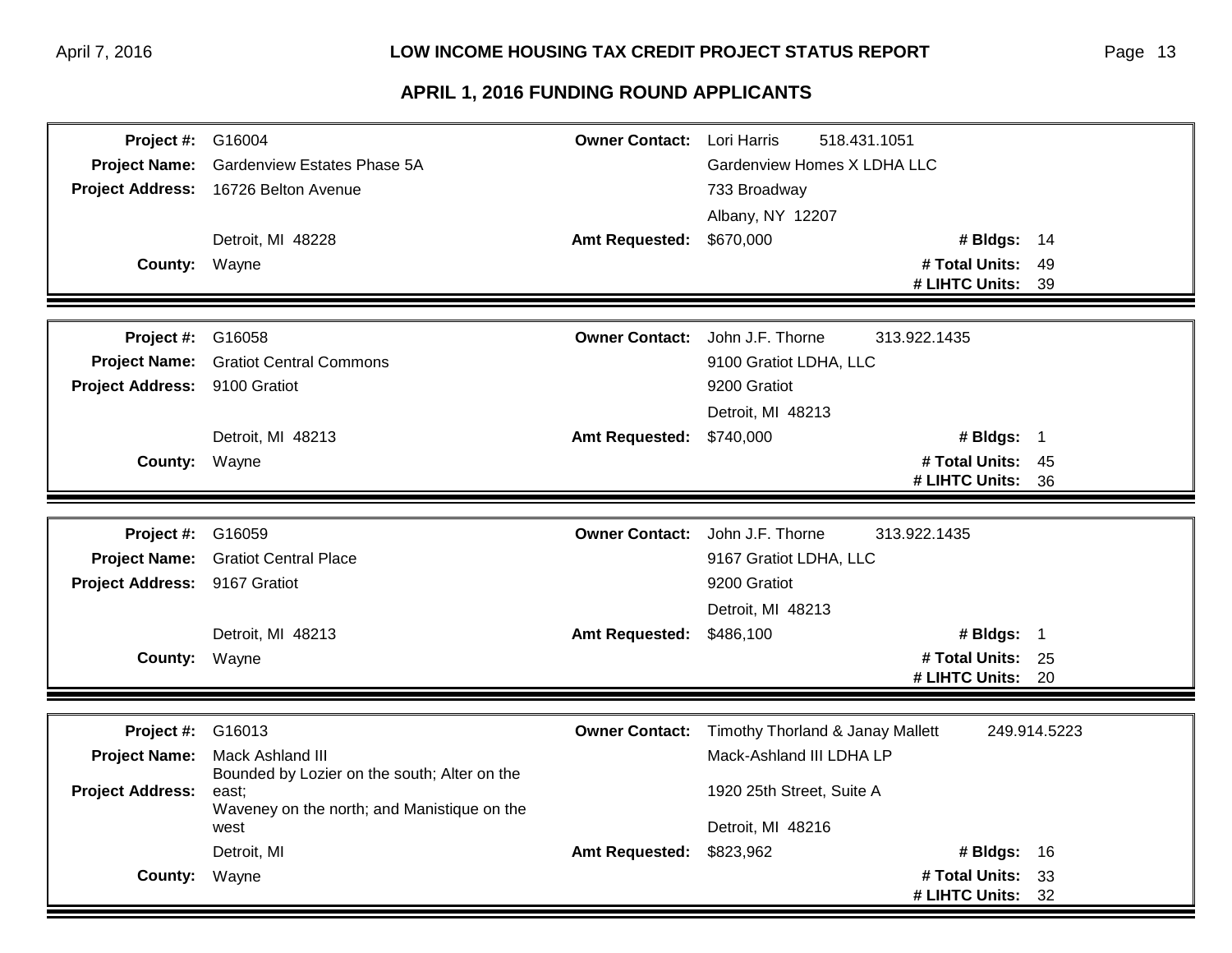| Project #:              | G16050                           | <b>Owner Contact:</b> | Cheryl P. Johnson<br>313.831.3777 |    |  |
|-------------------------|----------------------------------|-----------------------|-----------------------------------|----|--|
| <b>Project Name:</b>    | Peterboro Arms, The              |                       | The Peterboro Arms LDHA LP        |    |  |
| <b>Project Address:</b> | 26 Peterboro                     |                       | 26 Peterboro                      |    |  |
|                         |                                  |                       | Detroit, MI 48201                 |    |  |
|                         | Detroit, MI 48201                | <b>Amt Requested:</b> | \$1,265,907<br># Bldgs: 1         |    |  |
| County: Wayne           |                                  |                       | # Total Units: 56                 |    |  |
|                         |                                  |                       | # LIHTC Units:                    | 56 |  |
|                         |                                  |                       |                                   |    |  |
| Project #:              | G16052                           | <b>Owner Contact:</b> | Gerald A. Krueger<br>313.881.8150 |    |  |
| <b>Project Name:</b>    | Ryan Court Apartments - Phase II |                       | Ryan Court II 2015 LDHA LLC       |    |  |
| <b>Project Address:</b> | 2257 Ewald Circle                |                       | 20250 Harper Avenue               |    |  |
|                         |                                  |                       | Detroit, MI 48225                 |    |  |
|                         | Detroit, MI 48238                | <b>Amt Requested:</b> | \$1,244,000<br># Bldgs: 9         |    |  |
| County:                 | Wayne                            |                       | # Total Units: 85                 |    |  |
|                         |                                  |                       | # LIHTC Units:                    | 85 |  |
|                         |                                  |                       |                                   |    |  |
| Project #:              | G16060                           | <b>Owner Contact:</b> | Ryan Lepper<br>313.831.3160       |    |  |
| <b>Project Name:</b>    | Saint Rita Apartments            |                       | Saint Rita Apartments LDHA LP     |    |  |
| <b>Project Address:</b> | 35 Owen Street                   |                       | 10 Peterboro                      |    |  |
|                         |                                  |                       | Detroit, MI 48201                 |    |  |
|                         | Detroit, MI 48202                | <b>Amt Requested:</b> | # Bldgs: 1<br>\$631,668           |    |  |
| County: Wayne           |                                  |                       | # Total Units: 26                 |    |  |
|                         |                                  |                       | # LIHTC Units: 26                 |    |  |
|                         |                                  |                       |                                   |    |  |
| Project #:              | G16054                           | <b>Owner Contact:</b> | Eric A. Gold<br>248.203.0011      |    |  |
| <b>Project Name:</b>    | Woodbridge Estates - Phase IX    |                       | Woodbridge Estates IX LDHA, LLC   |    |  |
| <b>Project Address:</b> | To Be Determined                 |                       | 32500 Telegraph, #222             |    |  |
|                         |                                  |                       | Bingham Farms, MI 48025           |    |  |
|                         | Detroit, MI 48201                | <b>Amt Requested:</b> | \$1,255,000<br># Bldgs: $1$       |    |  |
| <b>County:</b>          | Wayne                            |                       | # Total Units: 77                 |    |  |
|                         |                                  |                       | # LIHTC Units:                    | 61 |  |